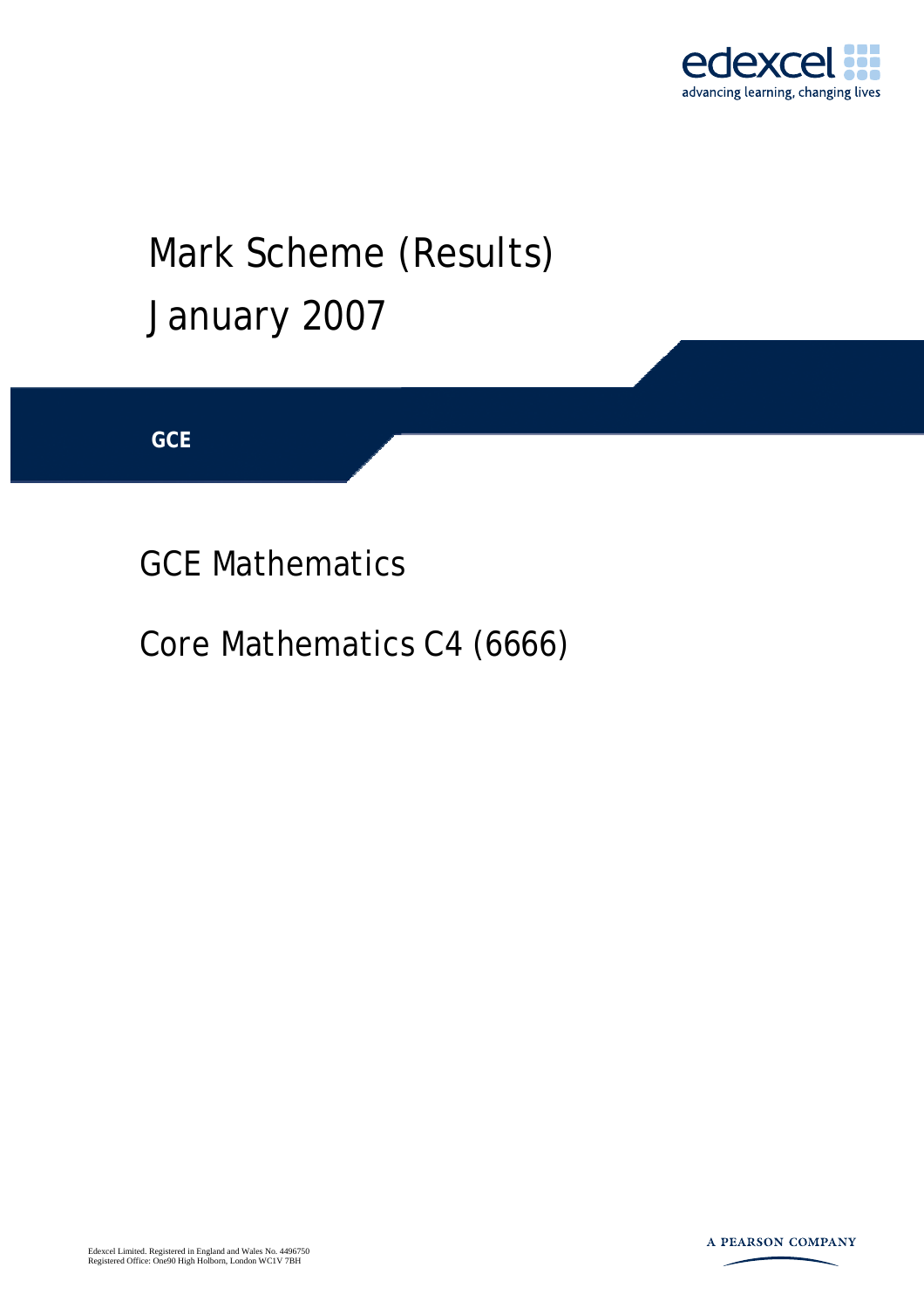## **January 2007 6666 Core Mathematics C4 Mark Scheme**

| Question<br>Number | Scheme                                                                                                                                                     |                                                                                                                | Marks          |
|--------------------|------------------------------------------------------------------------------------------------------------------------------------------------------------|----------------------------------------------------------------------------------------------------------------|----------------|
| 1.                 | ** represents a constant<br>$f(x) = (2-5x)^{-2} = (2)^{-2} \left(1-\frac{5x}{2}\right)^{-2} = \frac{1}{4} \left(1-\frac{5x}{2}\right)^{-2}$                | Takes 2 outside the<br>bracket to give any of<br>$(2)^{-2}$ or $\frac{1}{4}$ .                                 | B <sub>1</sub> |
|                    | = $\frac{1}{4}$ {1+(-2)(**x);+ $\frac{(-2)(-3)}{2!}$ (**x) <sup>2</sup> + $\frac{(-2)(-3)(-4)}{3!}$ (**x) <sup>3</sup> +                                   | Expands $(1 + * * x)^{-2}$ to<br>give an<br>unsimplified<br>$1+(-2)$ (* * x);                                  | M1             |
|                    |                                                                                                                                                            | A correct unsimplified<br>{} expansion<br>with candidate's<br>$(* * x)$                                        | A <sub>1</sub> |
|                    | = $\frac{1}{4}$ { $\left\{ \frac{1+(-2)(-\frac{5x}{2})}{2};+\frac{(-2)(-3)}{2!}(\frac{-5x}{2})^2+\frac{(-2)(-3)(-4)}{3!}(\frac{-5x}{2})^3+\ldots \right\}$ |                                                                                                                |                |
|                    | $=\frac{1}{4}\left\{1+5x; + \frac{75x^2}{4} + \frac{125x^3}{2} + \right\}$                                                                                 |                                                                                                                |                |
|                    | $=\frac{1}{4} + \frac{5x}{4}$ ; + $\frac{75x^2}{16} + \frac{125x^3}{8} + $                                                                                 | Anything that<br>cancels to $\frac{1}{4} + \frac{5x}{4}$ ;<br>Simplified $\frac{75x^2}{16} + \frac{125x^3}{8}$ | A1;<br>A1      |
|                    | = $\frac{1}{4}$ + 1 $\frac{1}{4}$ x; + 4 $\frac{11}{16}$ x <sup>2</sup> + 15 $\frac{5}{8}$ x <sup>3</sup> +                                                |                                                                                                                | $[5]$          |
|                    |                                                                                                                                                            |                                                                                                                | 5 marks        |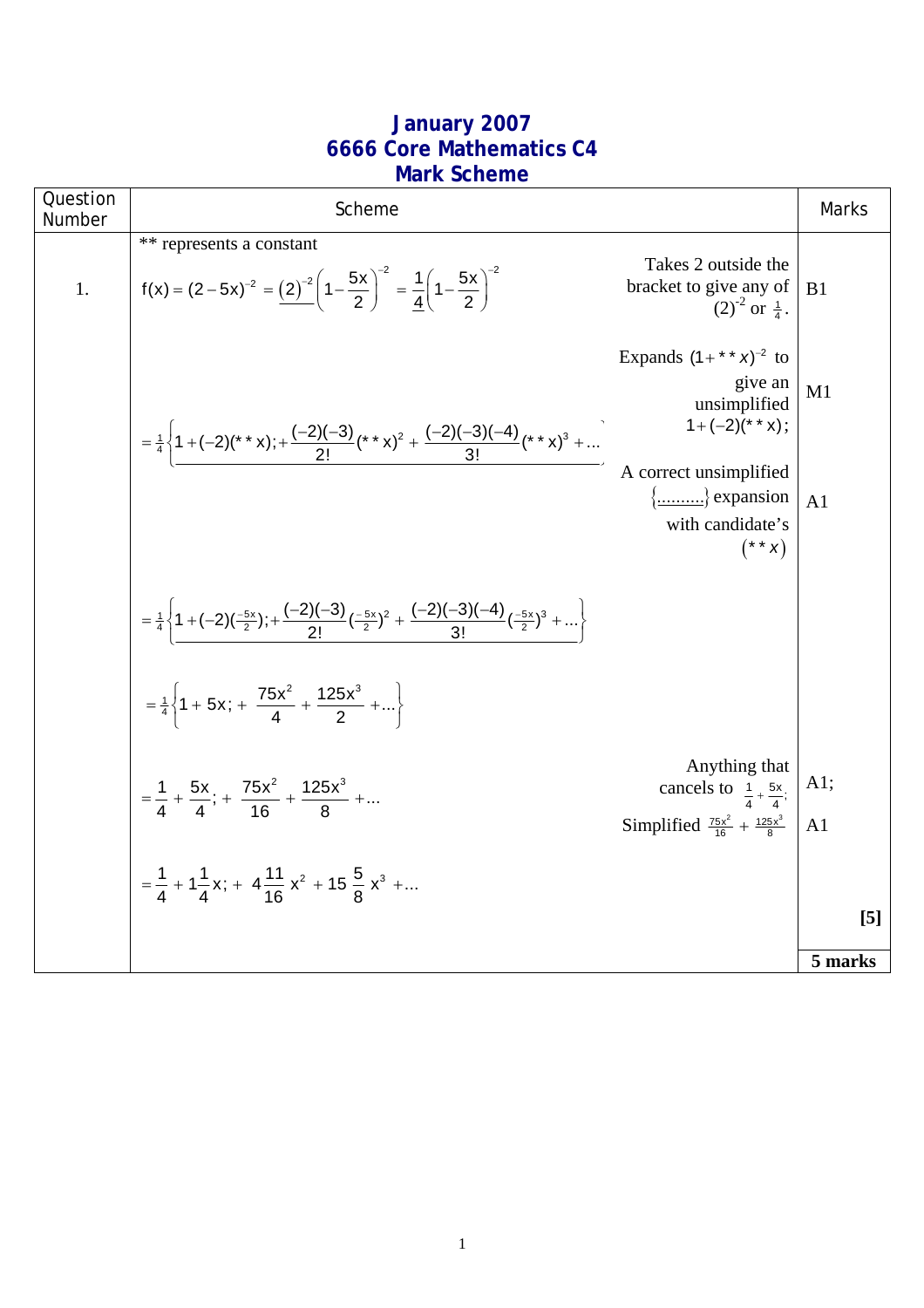| Question<br>Number  | Scheme                                                                                                                                                                                                                                                                                                                                                                                                                                                                                                                                                                                                   | Marks                 |
|---------------------|----------------------------------------------------------------------------------------------------------------------------------------------------------------------------------------------------------------------------------------------------------------------------------------------------------------------------------------------------------------------------------------------------------------------------------------------------------------------------------------------------------------------------------------------------------------------------------------------------------|-----------------------|
| <b>Aliter</b><br>1. | $f(x) = (2 - 5x)^{-2}$                                                                                                                                                                                                                                                                                                                                                                                                                                                                                                                                                                                   |                       |
| Way 2               | $\frac{1}{4}$ or $(2)^{-2}$<br>Expands $(2-5x)^{-2}$ to<br>give an<br>unsimplifed<br>$=\left\{\frac{(2)^{-2}+(-2)(2)^{-3}({}^{\star}\ {}^{\star}\ x);+\frac{(-2)(-3)}{2!}(2)^{-4}({}^{\star}\ {}^{\star}\ x)^2}{+\frac{(-2)(-3)(-4)}{3!}(2)^{-5}({}^{\star}\ {}^{\star}\ x)^3+\\ \phantom{(2)}\ \phantom{\left(\frac{(2)^{-2}+(-2)(2)(2)^2}{2!}(2)^2+(-2)(2)^2+(-2)(2)^2+(-2)(2)^2+(-2)(2)^2+(-2)(2)^2+(-2)(2)^2+(-2)(2)^2+(-2)(2)^2+(-2)(2)^2+(-2)(2)^2+(-2)(2)^2+(-2$<br>$(2)^{-2} + (-2)(2)^{-3}$ (* * x);<br>A correct unsimplified<br>$\{\dots \dots \}$ expansion<br>with candidate's<br>$(* * x)$ | B1<br>M1<br>A1        |
|                     | $=\left\{\n\begin{pmatrix}\n(2)^{-2}+(-2)(2)^{-3}(-5x) + \frac{(-2)(-3)}{2!}(2)^{-4}(-5x)^2 \\ + \frac{(-2)(-3)(-4)}{3!}(2)^{-5}(-5x)^3 + \dots\n\end{pmatrix}\n\right\}$                                                                                                                                                                                                                                                                                                                                                                                                                                |                       |
|                     | $=\begin{cases} \frac{1}{4} + (-2)(\frac{1}{8})(-5x) + (3)(\frac{1}{16})(25x^2) \\ + (-4)(\frac{1}{16})(-125x^3) +  \end{cases}$                                                                                                                                                                                                                                                                                                                                                                                                                                                                         |                       |
|                     | $=\frac{1}{4} + \frac{5x}{4}; + \frac{75x^2}{16} + \frac{125x^3}{8} + $<br>= $\frac{1}{4} + 1\frac{1}{4}x; + 4\frac{11}{16}x^2 + 15\frac{5}{8}x^3 + $<br>Anything that<br>cancels to $\frac{1}{4} + \frac{5x}{4}$ ;<br>Simplified $\frac{75x^2}{16} + \frac{125x^3}{8}$                                                                                                                                                                                                                                                                                                                                  | A1;<br>A <sub>1</sub> |
|                     |                                                                                                                                                                                                                                                                                                                                                                                                                                                                                                                                                                                                          | [5]                   |
|                     |                                                                                                                                                                                                                                                                                                                                                                                                                                                                                                                                                                                                          | 5 marks               |

Attempts using Maclaurin expansions need to be referred to your team leader.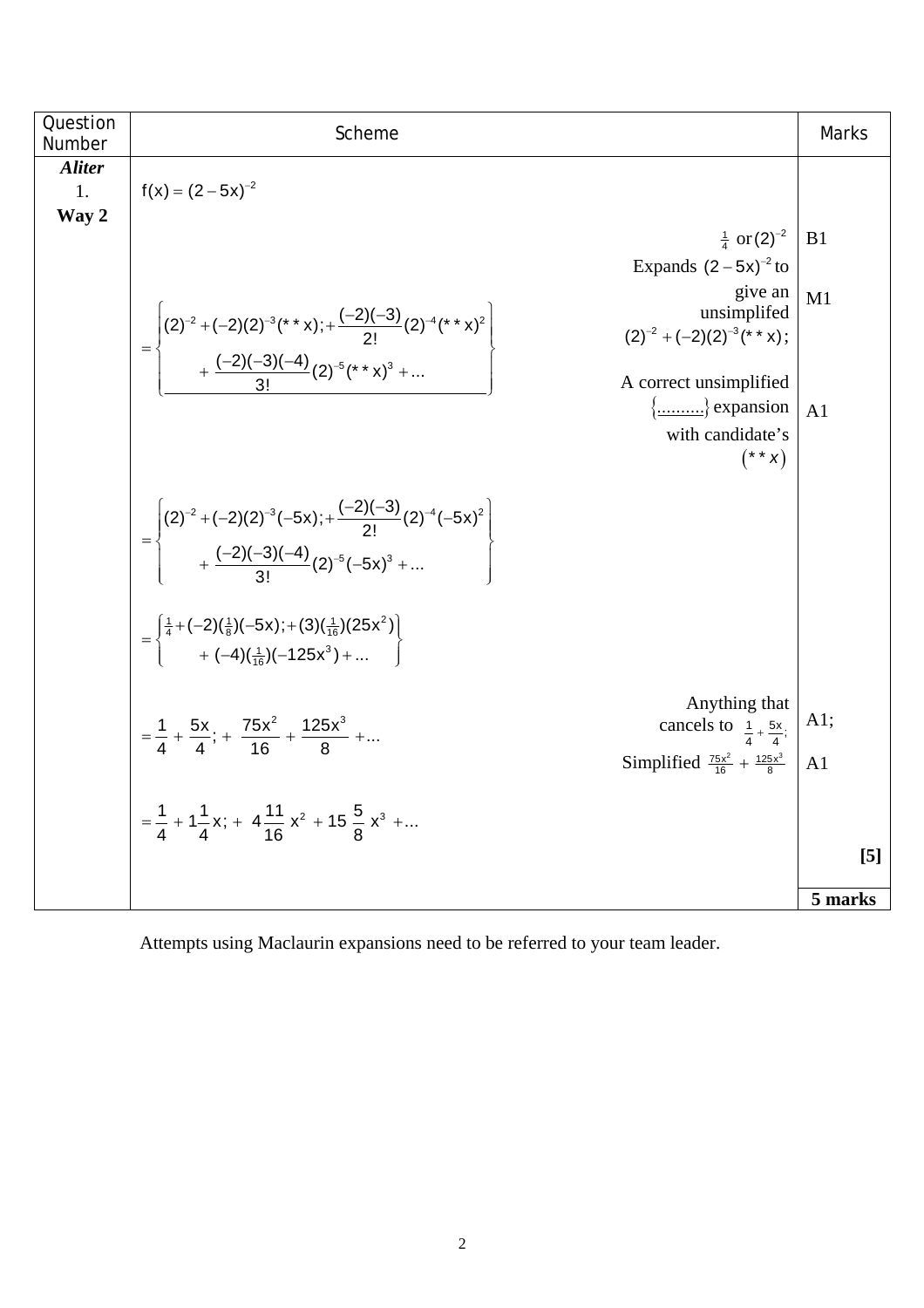| Question | Scheme                                                                                                                                         |                                                                                                                       | Marks           |
|----------|------------------------------------------------------------------------------------------------------------------------------------------------|-----------------------------------------------------------------------------------------------------------------------|-----------------|
| Number   |                                                                                                                                                |                                                                                                                       |                 |
| 2. (a)   | Volume = $\pi \int_{-1}^{\frac{\pi}{2}} \left( \frac{1}{3(1+2x)} \right)^2 dx = \frac{\pi}{9} \int_{-1}^{\frac{\pi}{2}} \frac{1}{(1+2x)^2} dx$ | Use of $V = \pi \int y^2 dx$ .<br>Can be implied. Ignore limits.                                                      | B1              |
|          | $=\left(\frac{\pi}{9}\right)\int_{1}^{2}(1+2x)^{-2} dx$                                                                                        | Moving their power to the top.<br>(Do not allow power of -1.)<br>Can be implied.<br>Ignore limits and $\frac{\pi}{9}$ | M1              |
|          | $= \left(\frac{\pi}{9}\right) \left[ \frac{(1+2x)^{-1}}{(-1)(2)} \right]^{\frac{1}{2}}$                                                        | Integrating to give $\pm p(1+2x)^{-1}$<br>$-\frac{1}{2}(1+2x)^{-1}$                                                   | M1<br>A1        |
|          | $=\left(\frac{\pi}{9}\right)\left[\frac{-\frac{1}{2}(1+2x)^{-1}}{\frac{1}{2}+\frac{1}{4}}\right]_{-\frac{1}{4}}^{\frac{1}{2}}$                 |                                                                                                                       |                 |
|          | $=\left(\frac{\pi}{9}\right)\left(\frac{-1}{2(2)}\right)-\left(\frac{-1}{2(\frac{1}{2})}\right)$                                               |                                                                                                                       |                 |
|          | $=\left(\frac{\pi}{9}\right)\left[-\frac{1}{4}-(-1)\right]$                                                                                    |                                                                                                                       |                 |
|          | $rac{\pi}{12}$                                                                                                                                 | Use of limits to give exact<br>values of<br>$\frac{\pi}{12}$ or $\frac{3\pi}{36}$ or $\frac{2\pi}{24}$ or aef         | A1 aef<br>$[5]$ |
| (b)      | From Fig.1, AB = $\frac{1}{2} - (-\frac{1}{4}) = \frac{3}{4}$ units                                                                            |                                                                                                                       |                 |
|          | As $\frac{3}{4}$ units = 3cm                                                                                                                   |                                                                                                                       |                 |
|          | then scale factor $k = \frac{3}{\left(\frac{3}{4}\right)} = 4$ .                                                                               |                                                                                                                       |                 |
|          | Hence Volume of paperweight = $(4)^{3} \left( \frac{\pi}{12} \right)$                                                                          | $(4)^3$ × (their answer to part (a))                                                                                  | M <sub>1</sub>  |
|          | $V = \frac{16\pi}{3}$ cm <sup>3</sup> = 16.75516 cm <sup>3</sup>                                                                               | $\frac{16\pi}{3}$ or awrt 16.8<br>or $\frac{64\pi}{12}$ or aef                                                        | A <sub>1</sub>  |
|          |                                                                                                                                                |                                                                                                                       | $[2]$           |
|          |                                                                                                                                                |                                                                                                                       | 7 marks         |

**Note:**  $\frac{\pi}{9}$  (or implied) is not needed for the middle three marks of question 2(a).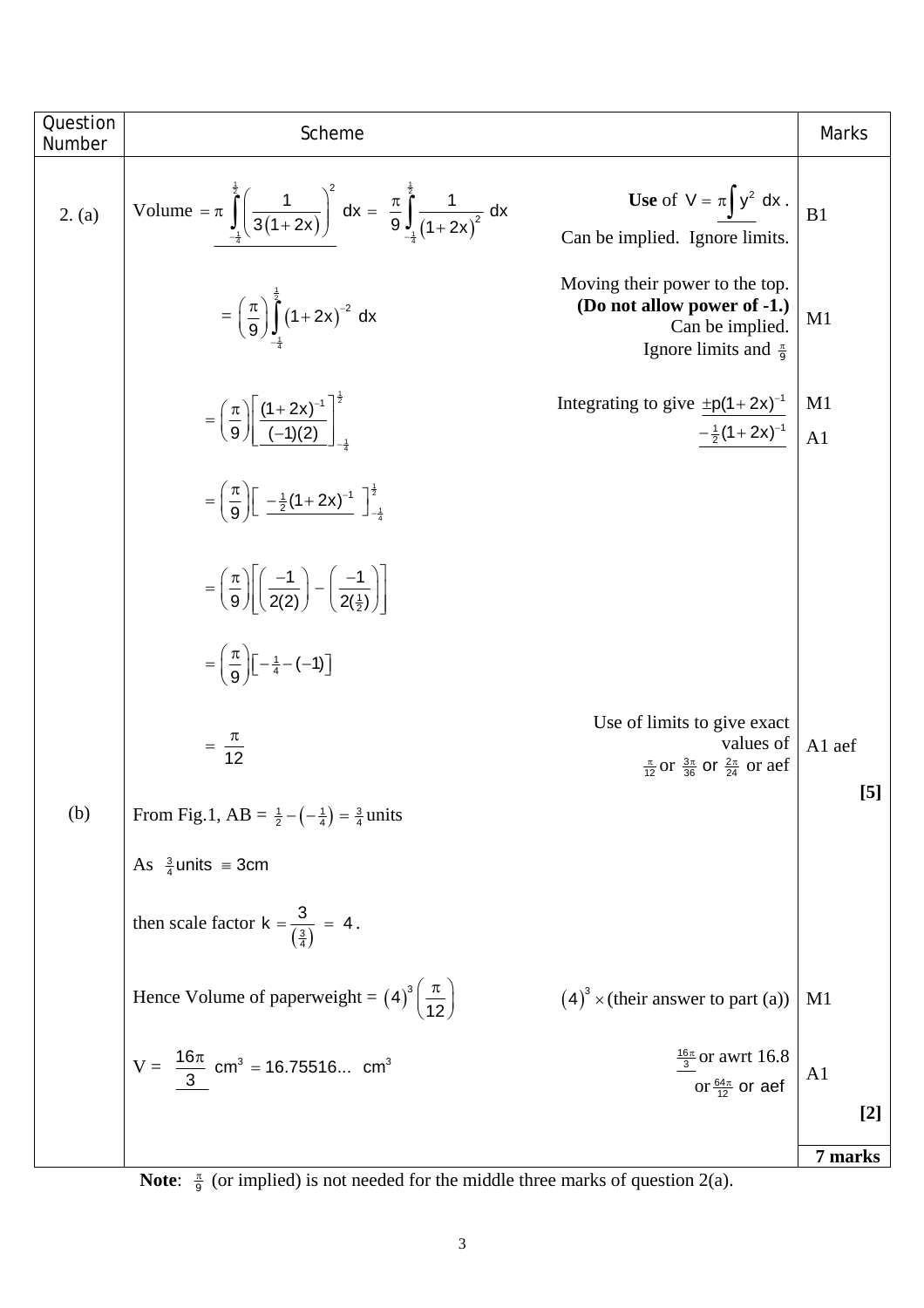| Question<br>Number | Scheme                                                                                                       |                                                                                                               | <b>Marks</b>     |
|--------------------|--------------------------------------------------------------------------------------------------------------|---------------------------------------------------------------------------------------------------------------|------------------|
| <b>Aliter</b>      |                                                                                                              |                                                                                                               |                  |
| 2. (a)             | Volume = $\pi \int_{-1}^{2} \left( \frac{1}{3(1+2x)} \right)^2 dx = \pi \int_{-1}^{2} \frac{1}{(3+6x)^2} dx$ | Use of $V = \pi \int y^2 dx$ .<br>Can be implied. Ignore limits.                                              | B1               |
| Way 2              | = $(\pi)$ $\int_{1}^{2} (3+6x)^{-2} dx$                                                                      | Moving their power to the top.<br>(Do not allow power of -1.)<br>Can be implied.<br>Ignore limits and $\pi$   | M1               |
|                    |                                                                                                              | Integrating to give $\pm p(3+6x)^{-1}$                                                                        | M1               |
|                    | = $(\pi)$ $\left[\frac{(3+6x)^{-1}}{(-1)(6)}\right]^{\frac{1}{2}}$                                           | $-\frac{1}{6}(3+6x)^{-1}$                                                                                     | A1               |
|                    | $= (\pi) \left[ \frac{-\frac{1}{6}(3+6x)^{-1}}{\frac{1}{2}} \right]_{-1}^{\frac{1}{2}}$                      |                                                                                                               |                  |
|                    | $= (\pi) \left  \left( \frac{-1}{6(6)} \right) - \left( \frac{-1}{6(\frac{3}{2})} \right) \right $           |                                                                                                               |                  |
|                    | $=\left(\pi\right)\left[-\frac{1}{36}-\left(-\frac{1}{9}\right)\right]$                                      |                                                                                                               |                  |
|                    | $=\frac{\pi}{12}$                                                                                            | Use of limits to give exact<br>values of<br>$\frac{\pi}{12}$ or $\frac{3\pi}{36}$ or $\frac{2\pi}{24}$ or aef | A1 aef           |
|                    |                                                                                                              |                                                                                                               | $\left[5\right]$ |

**Note:**  $\pi$  is not needed for the middle three marks of question 2(a).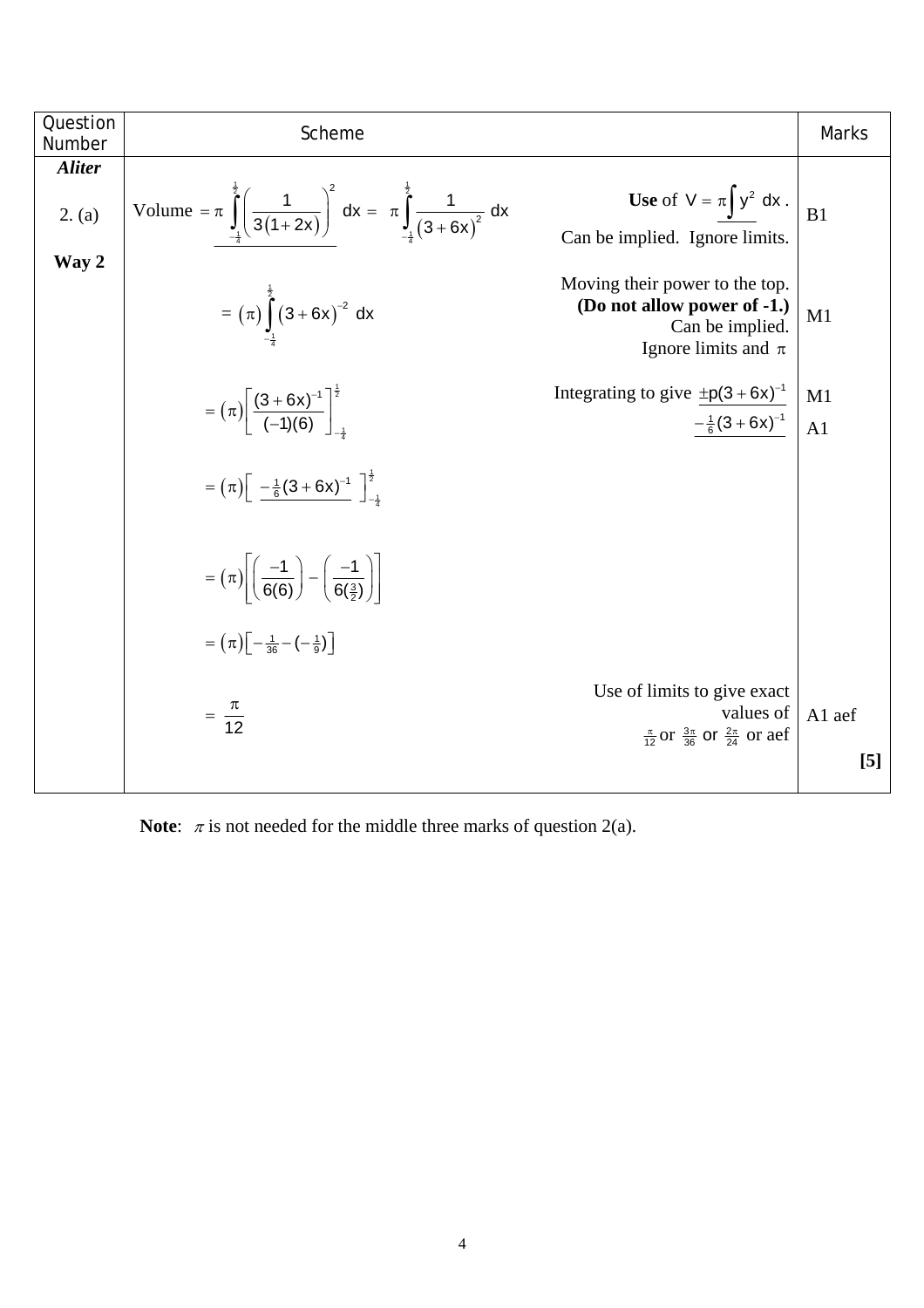| Question<br>Number | Scheme                                                                                                                                                                                                                                                                                       |                                                                                                                                                                    | <b>Marks</b>        |
|--------------------|----------------------------------------------------------------------------------------------------------------------------------------------------------------------------------------------------------------------------------------------------------------------------------------------|--------------------------------------------------------------------------------------------------------------------------------------------------------------------|---------------------|
| 3. (a)             | $x = 7 \cos t - \cos 7t$ , $y = 7 \sin t - \sin 7t$ ,                                                                                                                                                                                                                                        | Attempt to differentiate x and y<br>with respect to t to give                                                                                                      | M1                  |
|                    | $\frac{dx}{dt} = -7 \sin t + 7 \sin 7t, \frac{dy}{dt} = 7 \cos t - 7 \cos 7t$                                                                                                                                                                                                                | $\frac{dx}{dt}$ in the form $\pm$ A sint $\pm$ B sin 7t<br>$\frac{dy}{dt}$ in the form $\pm$ C cos t $\pm$ D cos 7t<br>Correct $\frac{dx}{dt}$ and $\frac{dy}{dt}$ | A <sub>1</sub>      |
|                    | $\therefore \frac{dy}{dx} = \frac{7 \cos t - 7 \cos 7t}{-7 \sin t + 7 \sin 7t}$                                                                                                                                                                                                              | Candidate's $\frac{\frac{dy}{dt}}{\frac{dx}{dt}}$ B1 $\sqrt{ }$                                                                                                    | $[3]$               |
| (b)                | When $t = \frac{\pi}{6}$ , $m(T) = \frac{dy}{dx} = \frac{7 \cos \frac{\pi}{6} - 7 \cos \frac{7\pi}{6}}{-7 \sin \frac{\pi}{6} + 7 \sin \frac{7\pi}{6}}$ ;                                                                                                                                     | Substitutes $t = \frac{\pi}{6}$ or 30° into their<br>$\frac{dy}{dx}$ expression;                                                                                   | M1                  |
|                    | $=\frac{\frac{7\sqrt{3}}{2} - \left(-\frac{7\sqrt{3}}{2}\right)}{-\frac{7}{2} - \frac{7}{2}} = \frac{7\sqrt{3}}{-7} = \frac{-\sqrt{3}}{-\frac{3}{2}} = \frac{3 \text{wrt}}{-1.73}$                                                                                                           | to give any of the four underlined<br>expressions oe<br>(must be correct solution only)                                                                            | A1 cso              |
|                    | Hence m(N) = $\frac{-1}{\sqrt{3}}$ or $\frac{1}{\sqrt{3}}$ = awrt 0.58                                                                                                                                                                                                                       | Uses $m(T)$ to 'correctly' find<br>$m(N)$ . Can be ft from "their"<br>tangent gradient".                                                                           | A1 $\sqrt{\ }$ oe.  |
|                    | When $t = \frac{\pi}{6}$ ,<br>$x = 7 \cos{\frac{\pi}{6}} - \cos{\frac{7\pi}{6}} = {\frac{7\sqrt{3}}{2}} - (-{\frac{\sqrt{3}}{2}}) = {\frac{8\sqrt{3}}{2}} = 4\sqrt{3}$<br>y = 7 sin $\frac{\pi}{6}$ - sin $\frac{7\pi}{6}$ = $\frac{7}{2}$ - $\left(-\frac{1}{2}\right)$ = $\frac{8}{2}$ = 4 | The point $(4\sqrt{3}, 4)$<br>or (awrt 6.9, 4)                                                                                                                     | B <sub>1</sub>      |
|                    | <b>N</b> : $y-4=\frac{1}{\sqrt{3}}(x-4\sqrt{3})$                                                                                                                                                                                                                                             | Finding an equation of a normal<br>with their point and their normal<br>gradient or finds c by using<br>$y = (their gradient)x + "c".$                             | M1                  |
|                    | <b>N:</b> $y = \frac{1}{\sqrt{3}}x$ or $y = \frac{\sqrt{3}}{3}x$ or $3y = \sqrt{3}x$                                                                                                                                                                                                         | Correct simplified<br>EXACT equation of normal.<br>This is dependent on candidate<br>using correct $(4\sqrt{3}, 4)$                                                | $\underline{A1}$ oe |
|                    | or $4 = \frac{1}{\sqrt{3}}(4\sqrt{3}) + c \implies c = 4 - 4 = 0$                                                                                                                                                                                                                            |                                                                                                                                                                    |                     |
|                    | Hence N: $y = \frac{1}{\sqrt{3}}x$ or $y = \frac{\sqrt{3}}{3}x$ or $3y = \sqrt{3}x$                                                                                                                                                                                                          |                                                                                                                                                                    |                     |
|                    |                                                                                                                                                                                                                                                                                              |                                                                                                                                                                    | [6]<br>9 marks      |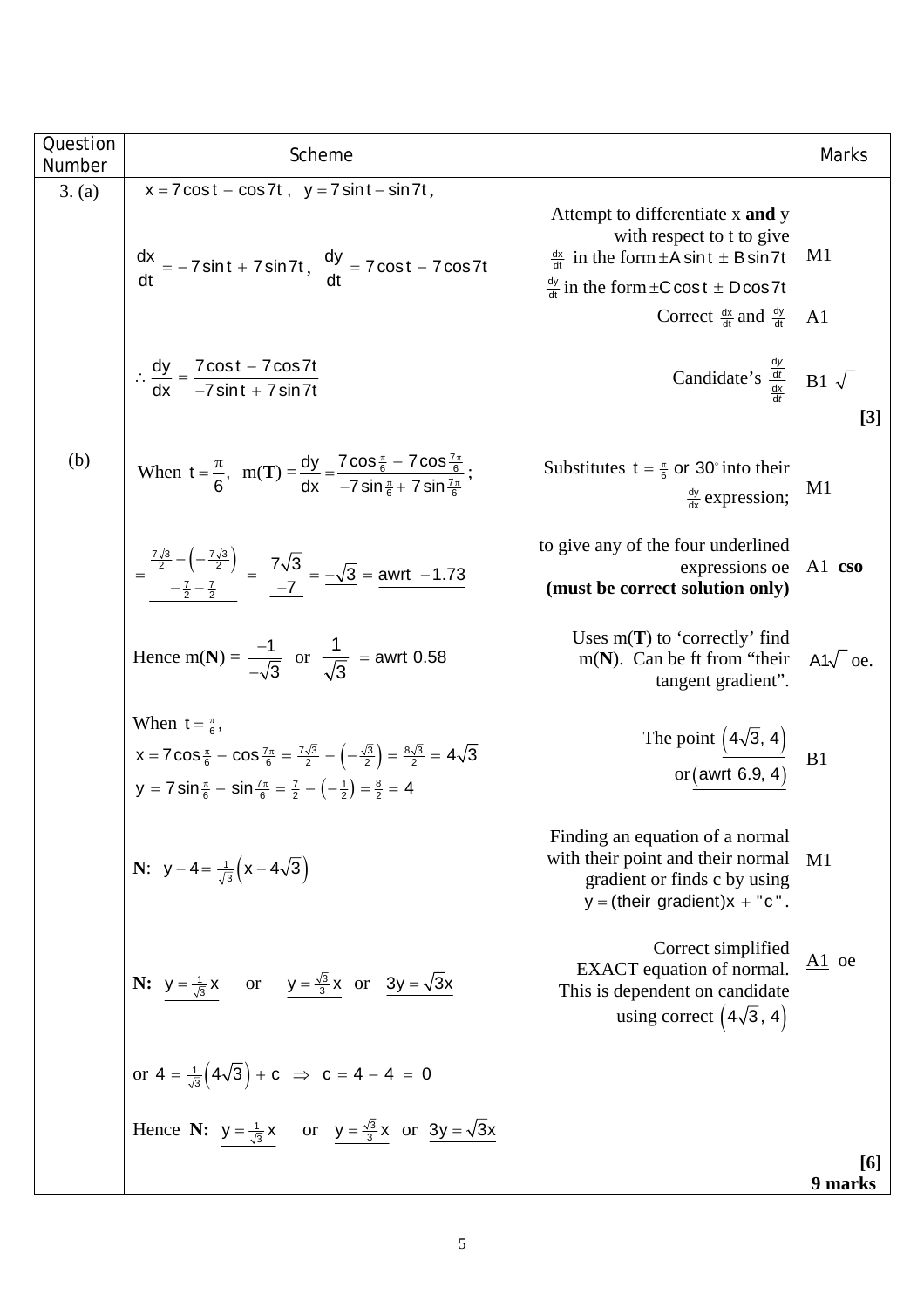| Question                | Scheme                                                                                                                                                                                                                                                                                          |                                                                                                                                        | Marks               |
|-------------------------|-------------------------------------------------------------------------------------------------------------------------------------------------------------------------------------------------------------------------------------------------------------------------------------------------|----------------------------------------------------------------------------------------------------------------------------------------|---------------------|
| Number<br><b>Aliter</b> |                                                                                                                                                                                                                                                                                                 |                                                                                                                                        |                     |
| 3. (a)                  | $x = 7 \cos t - \cos 7t$ , $y = 7 \sin t - \sin 7t$ ,                                                                                                                                                                                                                                           |                                                                                                                                        |                     |
| Way 2                   | $\frac{dx}{dt} = -7 \sin t + 7 \sin 7t, \frac{dy}{dt} = 7 \cos t - 7 \cos 7t$                                                                                                                                                                                                                   | Attempt to differentiate x and y<br>with respect to t to give $\frac{dx}{dt}$ in the<br>form $\pm A \sin t \pm B \sin 7t$              | M1                  |
|                         |                                                                                                                                                                                                                                                                                                 | $\frac{dy}{dt}$ in the form $\pm C \cos t \pm D \cos 7t$                                                                               |                     |
|                         |                                                                                                                                                                                                                                                                                                 | Correct $\frac{dx}{dt}$ and $\frac{dy}{dt}$                                                                                            | A1                  |
|                         | $\frac{dy}{dx} = \frac{7\cos t - 7\cos 7t}{-7\sin t + 7\sin 7t} = \frac{-7(-2\sin 4t\sin 3t)}{-7(2\cos 4t\sin 3t)} = \tan 4t$                                                                                                                                                                   | Candidate's $\frac{\frac{dy}{dt}}{\frac{dx}{dt}}$ B1 $\sqrt{ }$                                                                        |                     |
|                         |                                                                                                                                                                                                                                                                                                 |                                                                                                                                        | $[3]$               |
| (b)                     | When $t = \frac{\pi}{6}$ , $m(T) = \frac{dy}{dx} = \tan \frac{4\pi}{6}$ ;                                                                                                                                                                                                                       | Substitutes $t = \frac{\pi}{6}$ or 30° into their<br>$\frac{dy}{dx}$ expression;                                                       | M <sub>1</sub>      |
|                         | $=\frac{2(\frac{\sqrt{3}}{2})(1)}{2(-\frac{1}{2})(1)}=\frac{-\sqrt{3}}{2}=\frac{\text{awrt}}{2(1-2)\sqrt{3}}$                                                                                                                                                                                   | to give any of the three underlined<br>expressions oe<br>(must be correct solution only)                                               | A1 cso              |
|                         | Hence m(N) = $\frac{-1}{-\sqrt{3}}$ or $\frac{1}{\sqrt{3}}$ = awrt 0.58                                                                                                                                                                                                                         | Uses $m(T)$ to 'correctly' find<br>$m(N)$ . Can be ft from "their"<br>tangent gradient".                                               | A1 $\sqrt{\ }$ oe.  |
|                         | When $t = \frac{\pi}{6}$ ,<br>$x = 7 \cos \frac{\pi}{6} - \cos \frac{7\pi}{6} = \frac{7\sqrt{3}}{2} - \left(-\frac{\sqrt{3}}{2}\right) = \frac{8\sqrt{3}}{2} = 4\sqrt{3}$<br>y = 7 sin $\frac{\pi}{6}$ - sin $\frac{7\pi}{6}$ = $\frac{7}{2}$ - $\left(-\frac{1}{2}\right)$ = $\frac{8}{2}$ = 4 | The point $(4\sqrt{3}, 4)$<br>or (awrt 6.9, 4)                                                                                         | B <sub>1</sub>      |
|                         | <b>N</b> : $y-4=\frac{1}{\sqrt{3}}(x-4\sqrt{3})$                                                                                                                                                                                                                                                | Finding an equation of a normal<br>with their point and their normal<br>gradient or finds c by using<br>$y = (their gradient)x + "c".$ | M1                  |
|                         | <b>N:</b> $y = \frac{1}{\sqrt{3}}x$ or $y = \frac{\sqrt{3}}{3}x$ or $3y = \sqrt{3}x$                                                                                                                                                                                                            | Correct simplified<br>EXACT equation of normal.<br>This is dependent on candidate<br>using correct $(4\sqrt{3}, 4)$                    | $\underline{A1}$ oe |
|                         | or $4 = \frac{1}{\sqrt{3}} (4\sqrt{3}) + c \implies c = 4 - 4 = 0$                                                                                                                                                                                                                              |                                                                                                                                        |                     |
|                         | Hence N: $y = \frac{1}{\sqrt{3}}x$ or $y = \frac{\sqrt{3}}{3}x$ or $3y = \sqrt{3}x$                                                                                                                                                                                                             |                                                                                                                                        |                     |
|                         |                                                                                                                                                                                                                                                                                                 |                                                                                                                                        | [6]                 |
|                         |                                                                                                                                                                                                                                                                                                 |                                                                                                                                        | 9 marks             |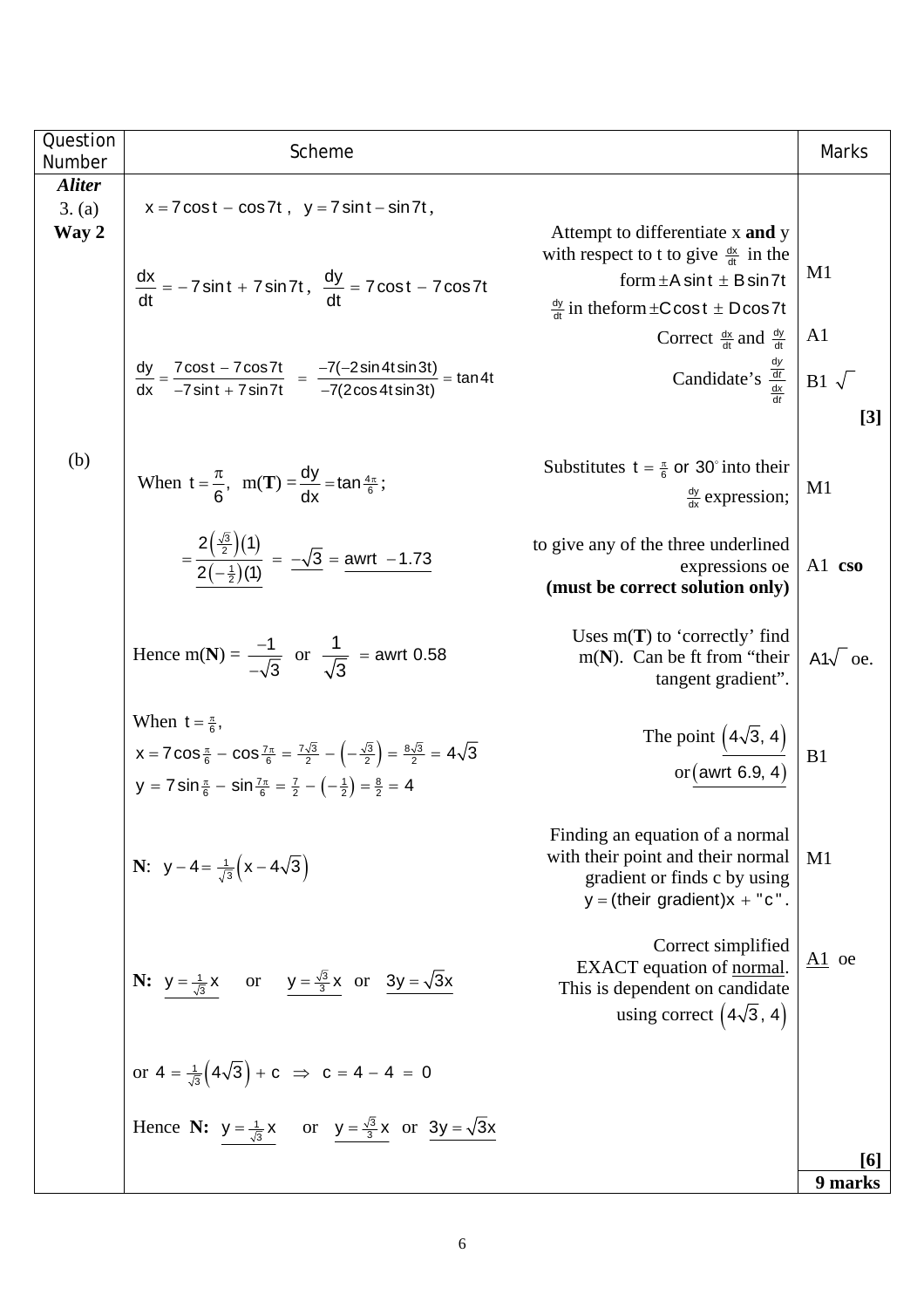**Beware:** A candidate finding an  $m(T) = 0$  can obtain A1ft for  $m(N) \rightarrow \infty$ , but obtains M0 if they write  $y - 4 = \infty(x - 4\sqrt{3})$ . If they write, however, **N**:  $x = 4\sqrt{3}$ , then they can score M1.

**Beware:** A candidate finding an  $m(T) = \infty$  can obtain A1ft for  $m(N) = 0$ , and also obtains M1 if they write  $y - 4 = 0(x - 4\sqrt{3})$  or  $y = 4$ .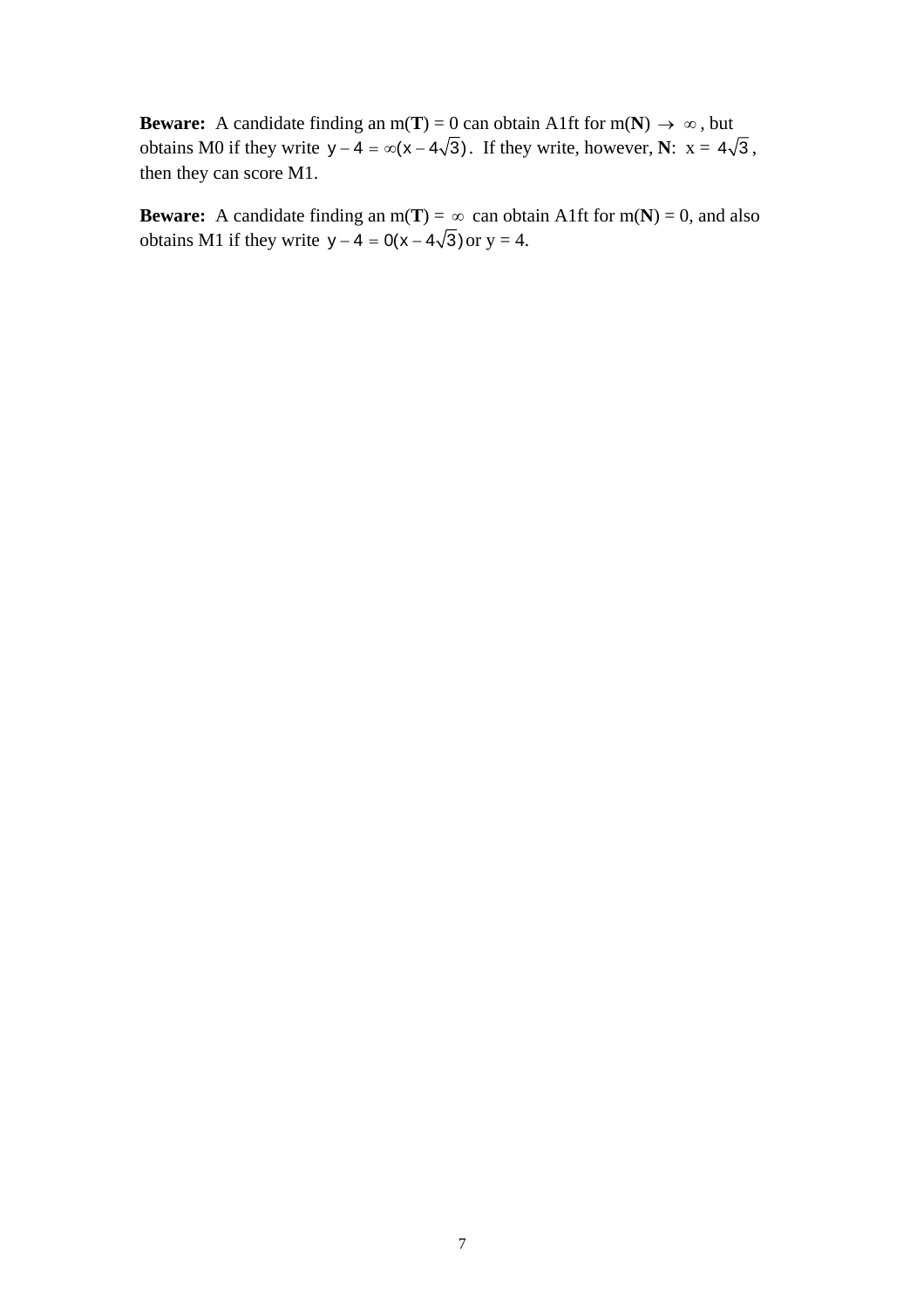| Forming this identity.<br>$2x-1 \equiv A(2x-3) + B(x-1)$<br><b>NB</b> : $A \& B$ are not assigned in<br>M1<br>this question<br>Let $x = \frac{3}{2}$ , $2 = B(\frac{1}{2}) \implies B = 4$<br>either one of $A = -1$ or $B = 4$ .<br>A <sub>1</sub><br>Let $x = 1$ , $1 = A(-1) \Rightarrow A = -1$<br>both correct for their A, B.<br>A1<br>giving $\frac{-1}{(x-1)} + \frac{4}{(2x-3)}$<br>(b) & (c) $\int \frac{dy}{v} = \int \frac{(2x-1)}{(2x-3)(x-1)} dx$<br>Separates variables as shown<br>B1<br>Can be implied<br>$=\int \frac{-1}{(x-1)} + \frac{4}{(2x-3)} dx$<br>Replaces RHS with their partial<br>$M1\sqrt{ }$<br>fraction to be integrated.<br>M1<br>At least two terms in ln's<br>: $\ln y = -\ln(x-1) + 2\ln(2x-3) + c$<br>Al $\sqrt{ }$<br>At least two ln terms correct<br>All three terms correct and $\div$ c'<br>A <sub>1</sub> | [5]          |                                                                 |  |
|-------------------------------------------------------------------------------------------------------------------------------------------------------------------------------------------------------------------------------------------------------------------------------------------------------------------------------------------------------------------------------------------------------------------------------------------------------------------------------------------------------------------------------------------------------------------------------------------------------------------------------------------------------------------------------------------------------------------------------------------------------------------------------------------------------------------------------------------------------|--------------|-----------------------------------------------------------------|--|
|                                                                                                                                                                                                                                                                                                                                                                                                                                                                                                                                                                                                                                                                                                                                                                                                                                                       |              |                                                                 |  |
|                                                                                                                                                                                                                                                                                                                                                                                                                                                                                                                                                                                                                                                                                                                                                                                                                                                       |              |                                                                 |  |
|                                                                                                                                                                                                                                                                                                                                                                                                                                                                                                                                                                                                                                                                                                                                                                                                                                                       |              |                                                                 |  |
|                                                                                                                                                                                                                                                                                                                                                                                                                                                                                                                                                                                                                                                                                                                                                                                                                                                       |              |                                                                 |  |
|                                                                                                                                                                                                                                                                                                                                                                                                                                                                                                                                                                                                                                                                                                                                                                                                                                                       |              |                                                                 |  |
|                                                                                                                                                                                                                                                                                                                                                                                                                                                                                                                                                                                                                                                                                                                                                                                                                                                       | $[3]$        |                                                                 |  |
|                                                                                                                                                                                                                                                                                                                                                                                                                                                                                                                                                                                                                                                                                                                                                                                                                                                       |              |                                                                 |  |
|                                                                                                                                                                                                                                                                                                                                                                                                                                                                                                                                                                                                                                                                                                                                                                                                                                                       |              |                                                                 |  |
|                                                                                                                                                                                                                                                                                                                                                                                                                                                                                                                                                                                                                                                                                                                                                                                                                                                       |              |                                                                 |  |
|                                                                                                                                                                                                                                                                                                                                                                                                                                                                                                                                                                                                                                                                                                                                                                                                                                                       |              |                                                                 |  |
|                                                                                                                                                                                                                                                                                                                                                                                                                                                                                                                                                                                                                                                                                                                                                                                                                                                       |              |                                                                 |  |
|                                                                                                                                                                                                                                                                                                                                                                                                                                                                                                                                                                                                                                                                                                                                                                                                                                                       |              |                                                                 |  |
|                                                                                                                                                                                                                                                                                                                                                                                                                                                                                                                                                                                                                                                                                                                                                                                                                                                       |              |                                                                 |  |
|                                                                                                                                                                                                                                                                                                                                                                                                                                                                                                                                                                                                                                                                                                                                                                                                                                                       |              |                                                                 |  |
|                                                                                                                                                                                                                                                                                                                                                                                                                                                                                                                                                                                                                                                                                                                                                                                                                                                       |              |                                                                 |  |
| 4. (a)                                                                                                                                                                                                                                                                                                                                                                                                                                                                                                                                                                                                                                                                                                                                                                                                                                                |              | $\frac{2x-1}{(x-1)(2x-3)} = \frac{A}{(x-1)} + \frac{B}{(2x-3)}$ |  |
|                                                                                                                                                                                                                                                                                                                                                                                                                                                                                                                                                                                                                                                                                                                                                                                                                                                       |              |                                                                 |  |
| Question<br>Scheme<br>Number                                                                                                                                                                                                                                                                                                                                                                                                                                                                                                                                                                                                                                                                                                                                                                                                                          | <b>Marks</b> |                                                                 |  |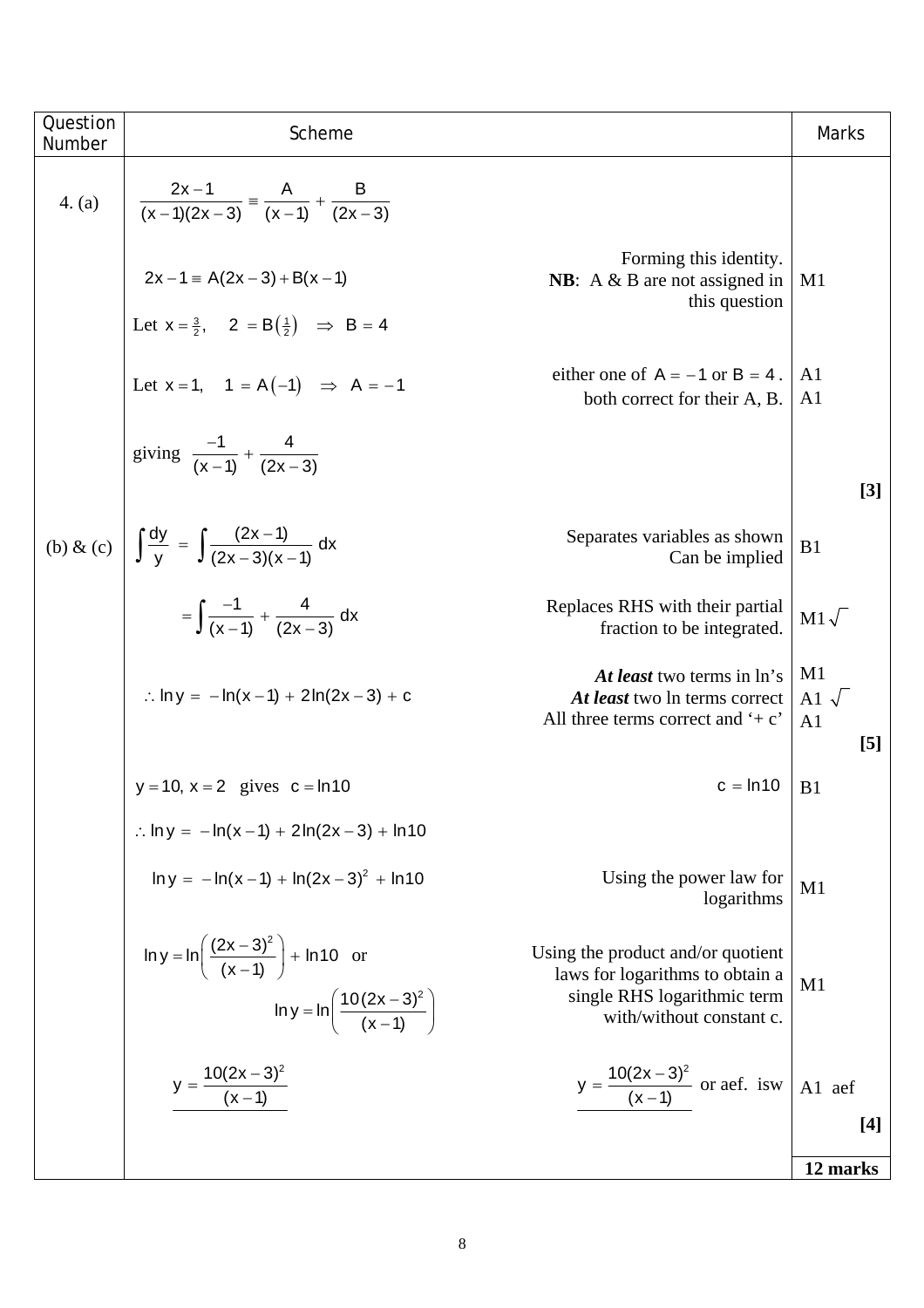| Question<br>Number                           | Scheme                                                                                                             |                                                                                                                                 | <b>Marks</b>                         |
|----------------------------------------------|--------------------------------------------------------------------------------------------------------------------|---------------------------------------------------------------------------------------------------------------------------------|--------------------------------------|
| <b>Aliter</b><br>4.<br>(b) $\&$ (c)<br>Way 2 | $\int \frac{dy}{y} = \int \frac{(2x-1)}{(2x-3)(x-1)} dx$                                                           | Separates variables as shown<br>Can be implied                                                                                  | B1                                   |
|                                              | $=\int \frac{-1}{(x-1)} + \frac{4}{(2x-3)} dx$                                                                     | Replaces RHS with their partial<br>fraction to be integrated.                                                                   | $M1\sqrt{ }$                         |
|                                              | : $\ln y = -\ln(x-1) + 2\ln(2x-3) + c$                                                                             | At least two terms in ln's<br>At least two ln terms correct<br>All three terms correct and $\div$ c'                            | M1<br>A1 $\sqrt{}$<br>A <sub>1</sub> |
|                                              | See below for the award of B1                                                                                      | decide to award B1 here!!                                                                                                       | B1                                   |
|                                              | $\ln y = -\ln(x-1) + \ln(2x-3)^2 + c$                                                                              | Using the power law for<br>logarithms                                                                                           | M1                                   |
|                                              | $\ln y = \ln \left( \frac{(2x-3)^2}{x-1} \right) + c$                                                              | Using the product and/or quotient<br>laws for logarithms to obtain a<br>single RHS logarithmic term<br>with/without constant c. | M1                                   |
|                                              | $\ln y = \ln \left( \frac{A(2x-3)^2}{x-1} \right)$ where $c = \ln A$                                               |                                                                                                                                 |                                      |
|                                              | or $e^{\ln y} = e^{\ln \left( \frac{(2x-3)^2}{x-1} \right) + c} = e^{\ln \left( \frac{(2x-3)^2}{x-1} \right)} e^c$ |                                                                                                                                 |                                      |
|                                              | $y = \frac{A(2x-3)^2}{(x-1)}$                                                                                      |                                                                                                                                 |                                      |
|                                              | $y = 10$ , $x = 2$ gives $A = 10$                                                                                  | $A = 10$ for B1                                                                                                                 | award<br>above                       |
|                                              | $y = \frac{10(2x-3)^2}{(x-1)}$                                                                                     | $y = \frac{10(2x-3)^2}{(x-1)}$ or aef & isw                                                                                     | A1 aef<br>[5] & [4]                  |
|                                              |                                                                                                                    |                                                                                                                                 |                                      |

**Note:** The B1 mark (part (c)) should be awarded in the same place on ePEN as in the Way 1 approach.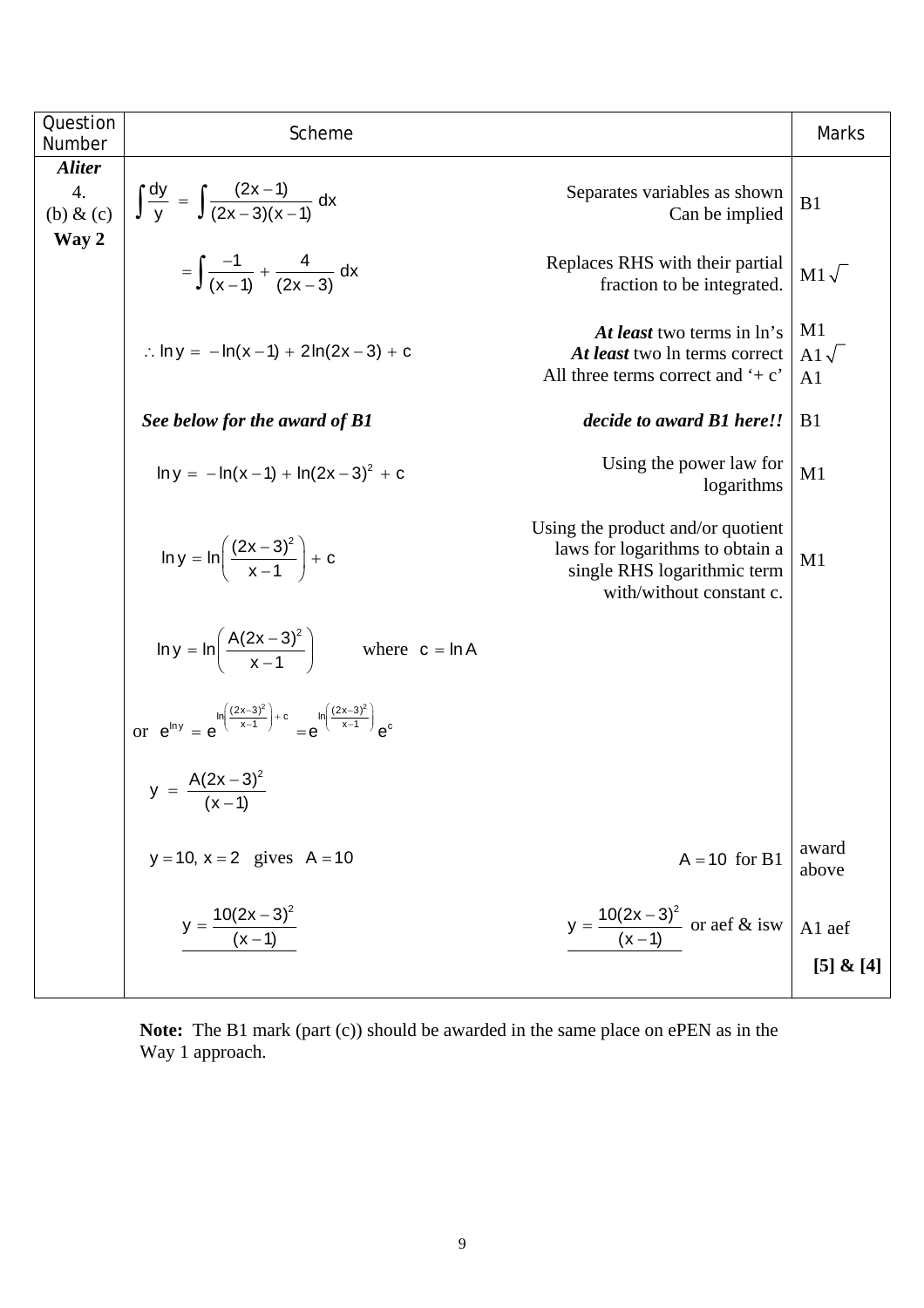| Question<br>Number             | Scheme                                                                                                                                             |                                                                                                                                 | <b>Marks</b>                              |
|--------------------------------|----------------------------------------------------------------------------------------------------------------------------------------------------|---------------------------------------------------------------------------------------------------------------------------------|-------------------------------------------|
| <b>Aliter</b><br>$(b)$ & $(c)$ | $\int \frac{dy}{y} = \int \frac{(2x-1)}{(2x-3)(x-1)} dx$                                                                                           | Separates variables as shown Can<br>be implied                                                                                  | B1                                        |
| Way 3                          | $=\int \frac{-1}{(x-1)} + \frac{2}{(x-\frac{3}{2})} dx$                                                                                            | Replaces RHS with their partial<br>fraction to be integrated.                                                                   | $M1\sqrt{ }$                              |
|                                | : $\ln y = -\ln(x-1) + 2\ln(x-\frac{3}{2}) + c$                                                                                                    | At least two terms in ln's<br>At least two ln terms correct<br>All three terms correct and $\div$ c'                            | M1<br>Al $\sqrt$<br>A <sub>1</sub><br>[5] |
|                                | y = 10, x = 2 gives c = ln 10 - 2ln $(\frac{1}{2})$ = ln 40                                                                                        | c = $\ln 10 - 2 \ln(\frac{1}{2})$ or c = $\ln 40$                                                                               | B1 oe                                     |
|                                | : $\ln y = -\ln(x-1) + 2\ln(x-\frac{3}{2}) + \ln 40$                                                                                               |                                                                                                                                 |                                           |
|                                | $\ln y = -\ln(x-1) + \ln(x-\frac{3}{2})^2 + \ln(10)$                                                                                               | Using the power law for<br>logarithms                                                                                           | M1                                        |
|                                | $\ln y = \ln \left( \frac{(x - \frac{3}{2})^2}{(x - 1)} \right) + \ln 40$ or<br>$\ln y = \ln \left( \frac{40(x - \frac{3}{2})^2}{(x - 1)} \right)$ | Using the product and/or quotient<br>laws for logarithms to obtain a<br>single RHS logarithmic term<br>with/without constant c. | M1                                        |
|                                | $y = \frac{40(x - \frac{3}{2})^2}{(x - 1)}$                                                                                                        | $y = \frac{40(x - \frac{3}{2})^2}{(x - 1)}$ or aef. isw                                                                         | A1 aef<br>$[4]$                           |

**Note:** Please mark parts (b) and (c) together for any of the three ways.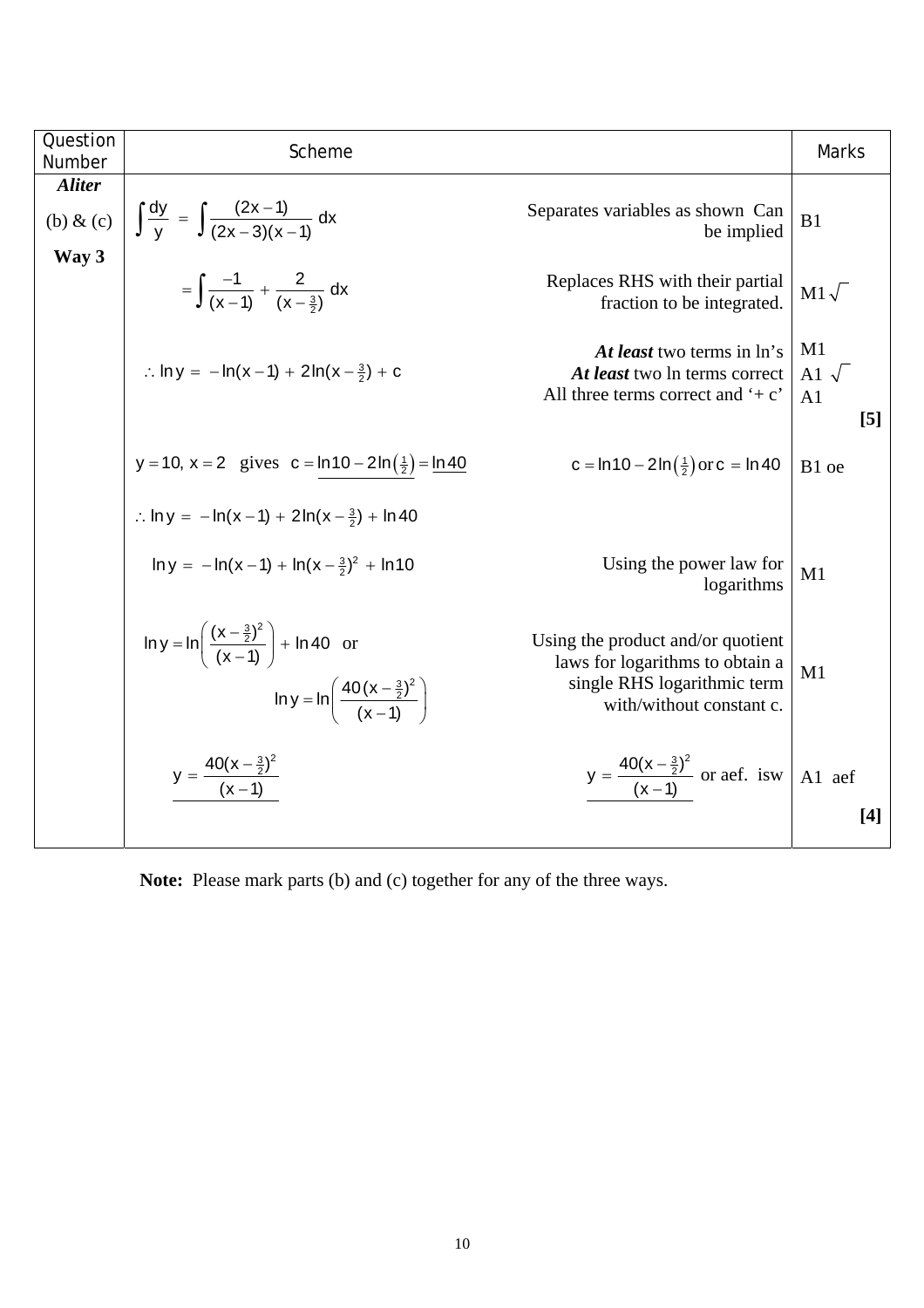| Question<br>Number | Scheme                                                                                                                                           |                                                                                                                                                                                     | Marks            |
|--------------------|--------------------------------------------------------------------------------------------------------------------------------------------------|-------------------------------------------------------------------------------------------------------------------------------------------------------------------------------------|------------------|
| 5. (a)             | $sin x + cos y = 0.5$<br>$(\text{eqn}*)$                                                                                                         |                                                                                                                                                                                     |                  |
|                    | $\left\{\frac{dy}{dx} \times \right\}$ cos x – sin y $\frac{dy}{dx} = 0$<br>$(\text{eqn#})$                                                      | Differentiates implicitly to include<br>$\pm$ sin y $\frac{dy}{dx}$ . (Ignore $\left(\frac{dy}{dx} = \right)$ .)                                                                    | M <sub>1</sub>   |
|                    | $\frac{dy}{dx} = \frac{\cos x}{\sin y}$                                                                                                          | COS X<br>sin y                                                                                                                                                                      | A1 cso<br>$[2]$  |
| (b)                | $\frac{dy}{dx} = 0 \Rightarrow \frac{\cos x}{\sin y} = 0 \Rightarrow \cos x = 0$                                                                 | Candidate realises that they need<br>to solve 'their numerator' = $0$<br>or candidate sets $\frac{dy}{dx} = 0$ in their<br>(eqn #) and attempts to solve the<br>resulting equation. | $M1\sqrt{ }$     |
|                    | giving $x = -\frac{\pi}{2}$ or $x = \frac{\pi}{2}$                                                                                               | both $x = -\frac{\pi}{2}$ , $\frac{\pi}{2}$ or $x = \pm 90^{\circ}$ or<br>awrt $x = \pm 1.57$ required here                                                                         | A1               |
|                    | When $x = -\frac{\pi}{2}$ , $\sin(-\frac{\pi}{2}) + \cos y = 0.5$<br>When $x = \frac{\pi}{2}$ , $\sin(\frac{\pi}{2}) + \cos y = 0.5$             | Substitutes either their<br>$x = \frac{\pi}{2}$ or $x = -\frac{\pi}{2}$ into eqn $*$                                                                                                | M1               |
|                    | $\Rightarrow$ cos y = 1.5 $\Rightarrow$ y has no solutions<br>$\Rightarrow$ cos y = -0.5 $\Rightarrow$ y = $\frac{2\pi}{3}$ or $-\frac{2\pi}{3}$ | Only one of $y = \frac{2\pi}{3}$ or $-\frac{2\pi}{3}$ or $\frac{120^{\circ}}{3}$<br>or $-120^{\circ}$ or awrt $-2.09$ or awrt 2.09                                                  | A <sub>1</sub>   |
|                    | In specified range $(x, y) = (\frac{\pi}{2}, \frac{2\pi}{3})$ and $(\frac{\pi}{2}, -\frac{2\pi}{3})$                                             | Only exact coordinates of<br>$\left(\frac{\pi}{2},\frac{2\pi}{3}\right)$ and $\left(\frac{\pi}{2},-\frac{2\pi}{3}\right)$                                                           | A <sub>1</sub>   |
|                    |                                                                                                                                                  | Do not award this mark if<br>candidate states other                                                                                                                                 |                  |
|                    |                                                                                                                                                  | coordinates inside                                                                                                                                                                  |                  |
|                    |                                                                                                                                                  | the required range.                                                                                                                                                                 | $\left[5\right]$ |
|                    |                                                                                                                                                  |                                                                                                                                                                                     |                  |
|                    |                                                                                                                                                  |                                                                                                                                                                                     | 7 marks          |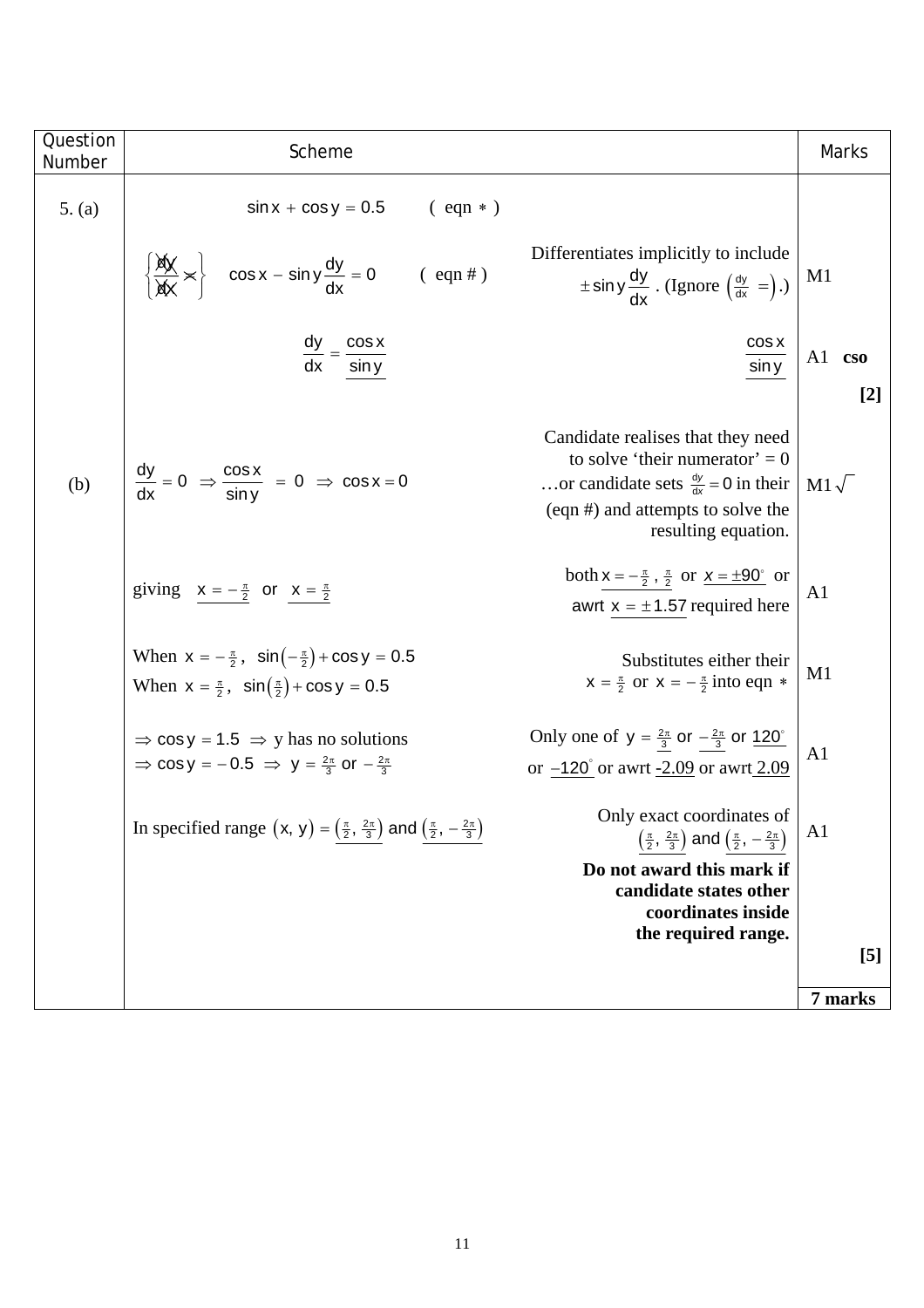| Question<br>Number            | Scheme                                                                                                                                                         |                | Marks           |
|-------------------------------|----------------------------------------------------------------------------------------------------------------------------------------------------------------|----------------|-----------------|
| 6.                            | $y = 2^x = e^{x \ln 2}$                                                                                                                                        |                |                 |
| (a)<br>Way 1                  | $\frac{dy}{dx} = \ln 2 \cdot e^{x \ln 2}$<br>$\frac{dy}{dx}$ = ln 2.e <sup>xln 2</sup>                                                                         | M1             |                 |
|                               | Hence $\frac{dy}{dx}$ = ln 2.(2 <sup>x</sup> ) = 2 <sup>x</sup> ln 2 AG<br>$2^x$ ln $2$ $AG$                                                                   | A1             | $\cos$<br>$[2]$ |
| <b>Aliter</b><br>(a)<br>Way 2 | Takes logs of both sides, then uses<br>$\ln y = \ln(2^x)$ leads to $\ln y = x \ln 2$<br>the power law of logarithms                                            | M1             |                 |
|                               | and differentiates implicitly to<br>$\frac{1}{v} \frac{dy}{dx} = \ln 2$<br>give $\frac{1}{y} \frac{dy}{dx} = \ln 2$                                            |                |                 |
|                               | Hence $\frac{dy}{dx} = y \ln 2 = 2^{x} \ln 2$<br>AG<br>$2^x$ ln $2$ $AG$                                                                                       | Al cso         | $[2]$           |
| (b)                           | Ax $2^{(x^2)}$<br>$y = 2^{(x^2)}$ $\Rightarrow \frac{dy}{dx} = 2x$ . $2^{(x^2)}$ . In 2<br>2x. $2^{(x^2)}$ . In 2<br>or 2x.y.ln2 if y is defined               | M1<br>A1       |                 |
|                               | Substitutes $x = 2$ into their $\frac{dy}{dx}$<br>When $x = 2$ , $\frac{dy}{dx} = 2(2)2^4 \ln 2$<br>which is of the form $\pm k2^{(x^2)}$<br>or Ax $2^{(x^2)}$ | M <sub>1</sub> |                 |
|                               | $\frac{dy}{dx} = \frac{64 \ln 2}{x} = 44.3614$<br>$64 \ln 2$ or awrt 44.4                                                                                      | A <sub>1</sub> | $[4]$           |
|                               |                                                                                                                                                                |                | 6 marks         |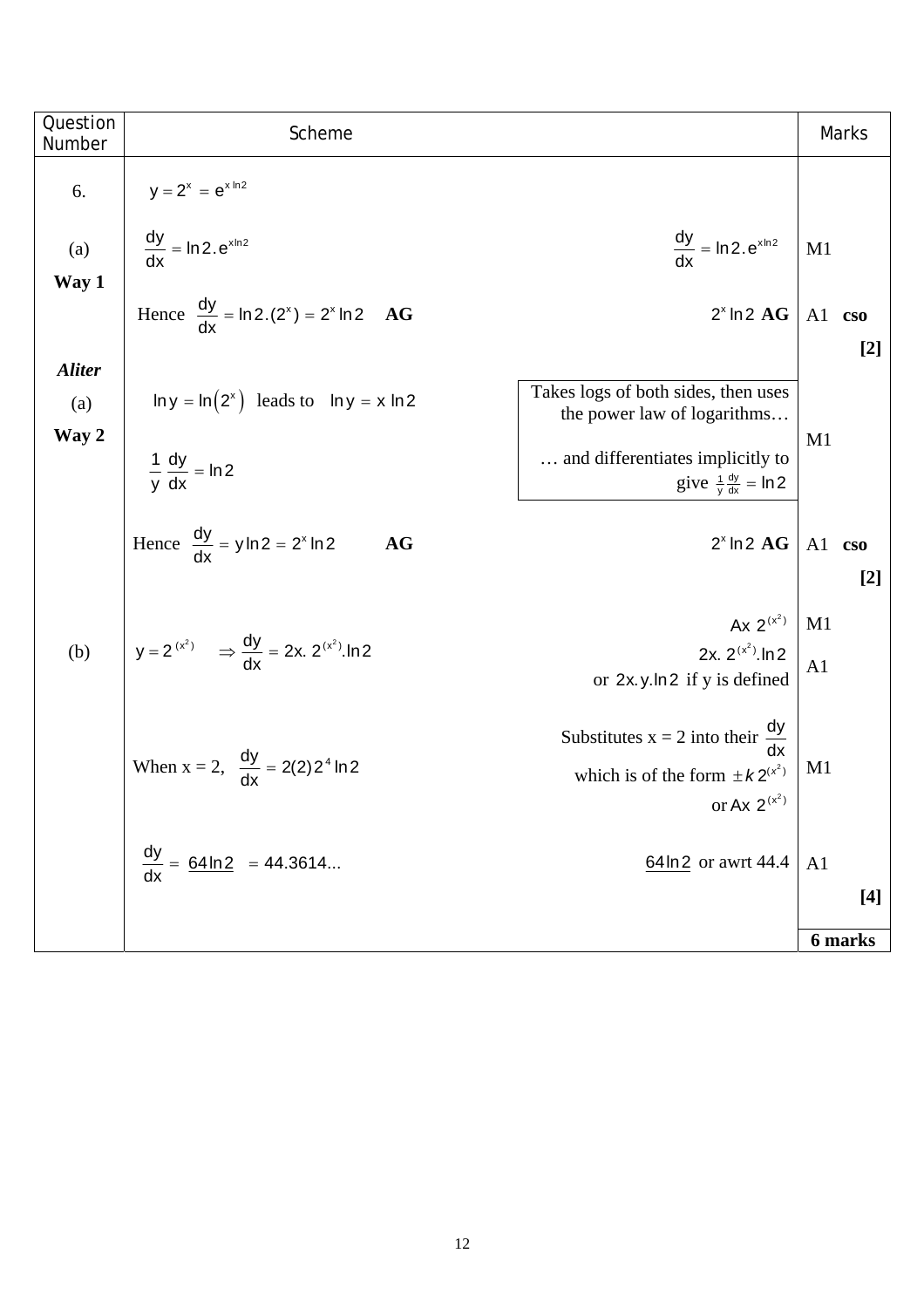| Question<br>Number      | Scheme                                                                                                                                                         | <b>Marks</b>                                                                                                                                                                                             |
|-------------------------|----------------------------------------------------------------------------------------------------------------------------------------------------------------|----------------------------------------------------------------------------------------------------------------------------------------------------------------------------------------------------------|
| <b>Aliter</b><br>6. (b) | $\ln y = \ln(2^{x^2})$ leads to $\ln y = x^2 \ln 2$                                                                                                            |                                                                                                                                                                                                          |
| Way 2                   | $rac{1}{y} \frac{dy}{dx} = Ax \cdot ln2$ M1<br>$rac{1}{y} \frac{dy}{dx} = 2x \cdot ln2$ A1<br>$\frac{1}{y} \frac{dy}{dx} = 2x \cdot \ln 2$                     |                                                                                                                                                                                                          |
|                         | Substitutes $x = 2$ into their $\frac{dy}{dx}$<br>When $x = 2$ , $\frac{dy}{dx} = 2(2)2^4 \ln 2$<br>which is of the form $\pm k2^{(x^2)}$<br>or Ax $2^{(x^2)}$ | M1                                                                                                                                                                                                       |
|                         | $\frac{dy}{dx} = \frac{64 \ln 2}{x} = 44.3614$<br>64ln2 or awrt 44.4                                                                                           | A1<br>$[4] \centering% \includegraphics[width=1\textwidth]{images/TransY.pdf} \caption{The first two different values of $d=3$ and $d=4$ (left) and $d=4$ (right) and $d=5$ (right).} \label{fig:class}$ |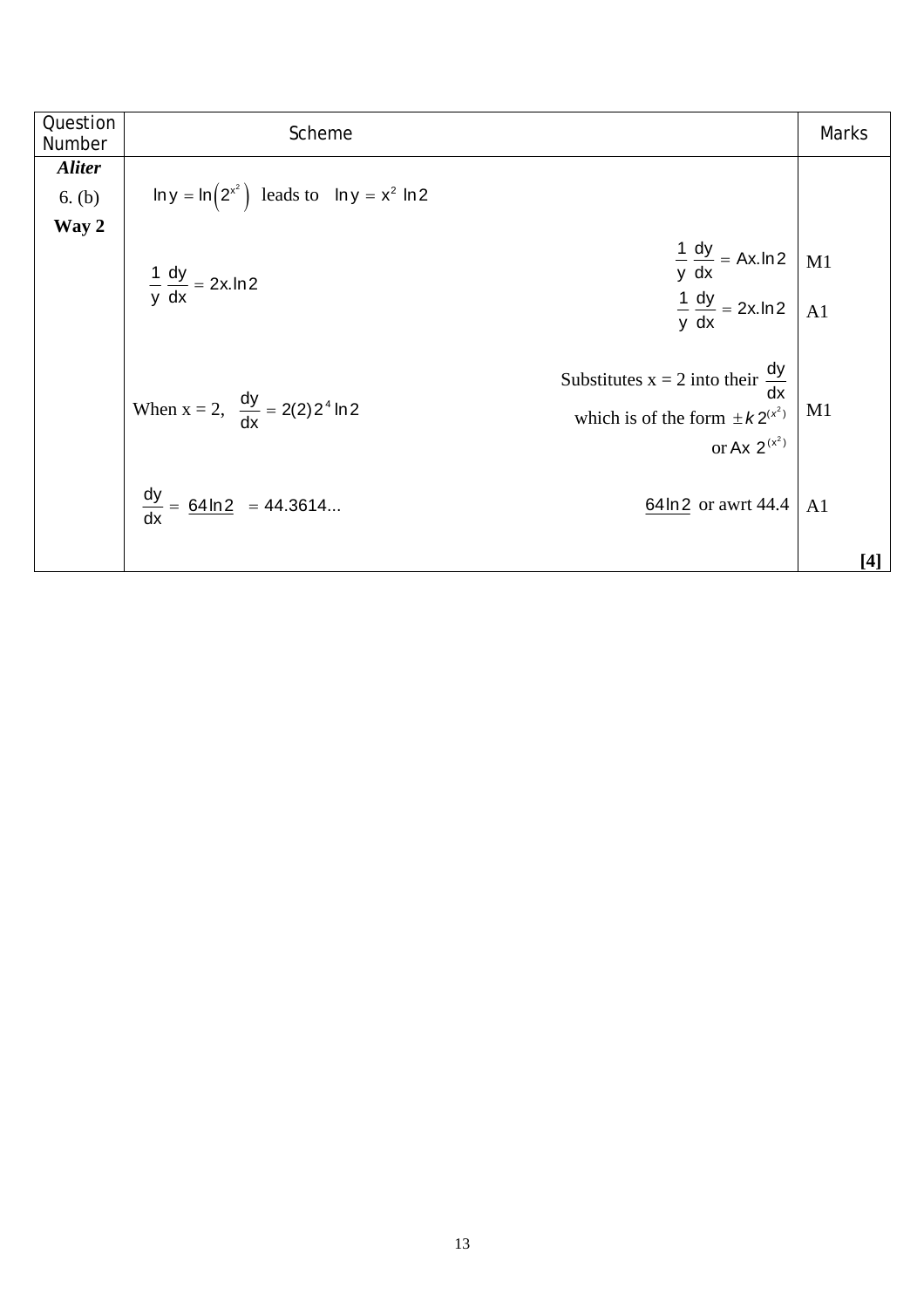| Question<br>Number | Scheme                                                                                                                                                                                                                                                                                                                                                                                                                                                                                                                                                                                                | Marks                       |
|--------------------|-------------------------------------------------------------------------------------------------------------------------------------------------------------------------------------------------------------------------------------------------------------------------------------------------------------------------------------------------------------------------------------------------------------------------------------------------------------------------------------------------------------------------------------------------------------------------------------------------------|-----------------------------|
| 7.<br>(a)          | $\mathbf{a} = \overrightarrow{\mathsf{OA}} = 2\mathbf{i} + 2\mathbf{j} + \mathbf{k} \Rightarrow  \overrightarrow{\mathsf{OA}}  = 3$<br><b>b</b> = $\overrightarrow{OB}$ = <b>i</b> + <b>j</b> -4 <b>k</b> $\Rightarrow  \overrightarrow{OB}  = \sqrt{18}$<br>$\overrightarrow{BC} = \pm (2\mathbf{i} + 2\mathbf{j} + \mathbf{k}) \Rightarrow  \overrightarrow{BC}  = 3$<br>$\overrightarrow{AC} = \pm (\mathbf{i} + \mathbf{j} - 4\mathbf{k}) \Rightarrow  \overrightarrow{AC}  = \sqrt{18}$<br>$c = \overrightarrow{OC} = 3i + 3j - 3k$<br>$\frac{3\mathbf{i}+3\mathbf{j}-3\mathbf{k}}{2\mathbf{k}}$ | B1 cao                      |
| (b)                | $\overrightarrow{OA} \cdot \overrightarrow{OB} = \begin{pmatrix} 2 \\ 2 \\ 1 \end{pmatrix} \cdot \begin{pmatrix} 1 \\ 1 \\ 1 \end{pmatrix} = \frac{2+2-4}{2} = 0$ or                                                                                                                                                                                                                                                                                                                                                                                                                                  | $[1]$                       |
|                    | $\overrightarrow{BO} \cdot \overrightarrow{BC} = \begin{pmatrix} -1 \\ -1 \\ 1 \end{pmatrix} \cdot \begin{pmatrix} 2 \\ 2 \\ 1 \end{pmatrix} = \frac{-2 - 2 + 4}{2} = 0 \text{ or } $<br>An attempt to take the dot product<br>between either OA and OB<br>OA and AC, AC and BC<br>$\overrightarrow{AC} \cdot \overrightarrow{BC} = \begin{pmatrix} 1 \\ 1 \\ 1 \end{pmatrix} \cdot \begin{pmatrix} 2 \\ 2 \\ 1 \end{pmatrix} = \frac{2+2-4}{2} = 0$ or<br>or OB and BC                                                                                                                               | <u>M1</u><br>A <sub>1</sub> |
|                    | Showing the result is equal to zero.<br>$\overrightarrow{AO} \cdot \overrightarrow{AC} = \begin{pmatrix} -2 \\ -2 \\ 4 \end{pmatrix} \cdot \begin{pmatrix} 1 \\ 1 \\ 1 \end{pmatrix} = \frac{-2 - 2 + 4}{-2 - 2 + 4} = 0$                                                                                                                                                                                                                                                                                                                                                                             |                             |
|                    | perpendicular and<br>OACB is a rectangle<br>and therefore OA is perpendicular to OB and<br>hence OACB is a rectangle.                                                                                                                                                                                                                                                                                                                                                                                                                                                                                 | A1 cso                      |
|                    | Using distance formula to find<br>either the correct height or width.<br>Multiplying the rectangle's<br>Area = $3 \times \sqrt{18}$ = $3\sqrt{18}$ = $9\sqrt{2}$<br>height by its width.                                                                                                                                                                                                                                                                                                                                                                                                              | M <sub>1</sub><br>M1        |
|                    | exact value of<br>$3\sqrt{18}$ , $9\sqrt{2}$ , $\sqrt{162}$ or aef                                                                                                                                                                                                                                                                                                                                                                                                                                                                                                                                    | A <sub>1</sub><br>[6]       |
| (c)                | $\frac{1}{2}$ (3i + 3j – 3k)<br>$\overline{OD} = d = \frac{1}{2}(3i + 3j - 3k)$                                                                                                                                                                                                                                                                                                                                                                                                                                                                                                                       | B1<br>$[1]$                 |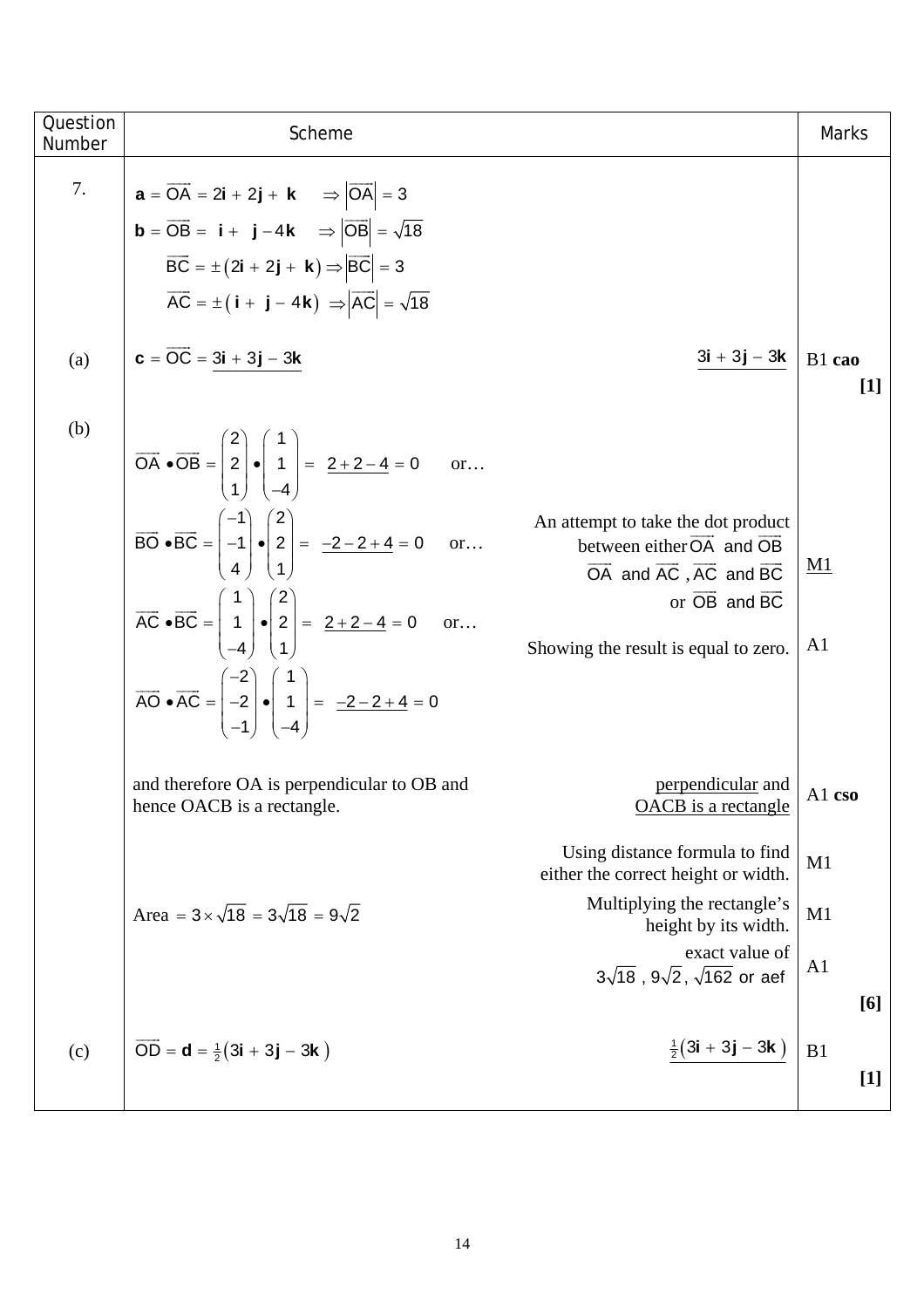| Question<br>Number | Scheme                                                                                                                                                                                                                                                                                                                                                                                                         |                                                                                                                           | Marks                       |
|--------------------|----------------------------------------------------------------------------------------------------------------------------------------------------------------------------------------------------------------------------------------------------------------------------------------------------------------------------------------------------------------------------------------------------------------|---------------------------------------------------------------------------------------------------------------------------|-----------------------------|
| (d)<br>Way 1       | using dot product formula<br>$\overrightarrow{DA} = \pm \left(\frac{1}{2}\mathbf{i} + \frac{1}{2}\mathbf{j} + \frac{5}{2}\mathbf{k}\right)$ & $\overrightarrow{DC} = \pm \left(\frac{3}{2}\mathbf{i} + \frac{3}{2}\mathbf{j} - \frac{3}{2}\mathbf{k}\right)$<br>or $\overrightarrow{BA} = \pm (\mathbf{i} + \mathbf{j} + 5\mathbf{k})$ & $\overrightarrow{OC} = \pm (3\mathbf{i} + 3\mathbf{j} - 3\mathbf{k})$ | Identifies a set of two<br>relevant vectors<br>Correct vectors $\pm$                                                      | M1<br>A <sub>1</sub>        |
|                    | cos D = (±) $\frac{\begin{pmatrix} 0.5 \\ 0.5 \\ 2.5 \end{pmatrix} \cdot \begin{pmatrix} 1.5 \\ 1.5 \\ -1.5 \end{pmatrix}}{\frac{\sqrt{27}}{2}} = (\pm) \frac{\frac{3}{4} + \frac{3}{4} - \frac{15}{4}}{\frac{27}{4}} = (\pm) \frac{1}{3}$                                                                                                                                                                     | Applies dot product<br>formula on multiples<br>of these vectors.<br>Correct ft.<br>application of dot<br>product formula  |                             |
|                    | $D = cos^{-1} \left(-\frac{1}{3}\right)$                                                                                                                                                                                                                                                                                                                                                                       | Attempts to find the<br>correct angle D<br>rather than $180^\circ - D$ .                                                  | ddM $1\sqrt{ }$             |
| <b>Aliter</b>      | $D = 109.47122$<br>using dot product formula and direction vectors<br>$d\overrightarrow{BA} = \pm (\mathbf{i} + \mathbf{j} + 5\mathbf{k})$ & $d\overrightarrow{OC} = \pm (\mathbf{i} + \mathbf{j} - \mathbf{k})$                                                                                                                                                                                               | $109.5^\circ$ or<br>awrt109° or 1.91 <sup>c</sup>                                                                         | A <sub>1</sub>              |
| (d)<br>Way 2       |                                                                                                                                                                                                                                                                                                                                                                                                                | Identifies a set of two<br>direction vectors<br>Correct vectors $\pm$                                                     | [6]<br>M1<br>A <sub>1</sub> |
|                    | $\cos D = (\pm) \frac{\begin{vmatrix} 1 \\ -1 \end{vmatrix} \cdot \begin{vmatrix} 1 \\ 5 \end{vmatrix}}{\sqrt{3} \cdot \sqrt{27}} = (\pm) \frac{1+1-5}{\sqrt{3} \cdot \sqrt{27}} = (\pm) \frac{1}{3}$                                                                                                                                                                                                          | Applies dot product<br>formula on multiples<br>of these vectors.<br>Correct ft.<br>application of dot<br>product formula. | dM1<br>A1 $\sqrt{ }$        |
|                    | $D = cos^{-1}\left(-\frac{1}{3}\right)$                                                                                                                                                                                                                                                                                                                                                                        | Attempts to find the<br>correct angle D<br>rather than $180^\circ - D$ .                                                  | ddM1 $\sqrt{}$              |
|                    | $D = 109.47122$                                                                                                                                                                                                                                                                                                                                                                                                | $109.5$ ° or<br>awrt109 $^{\circ}$ or 1.91 $^{\circ}$                                                                     | A <sub>1</sub><br>[6]       |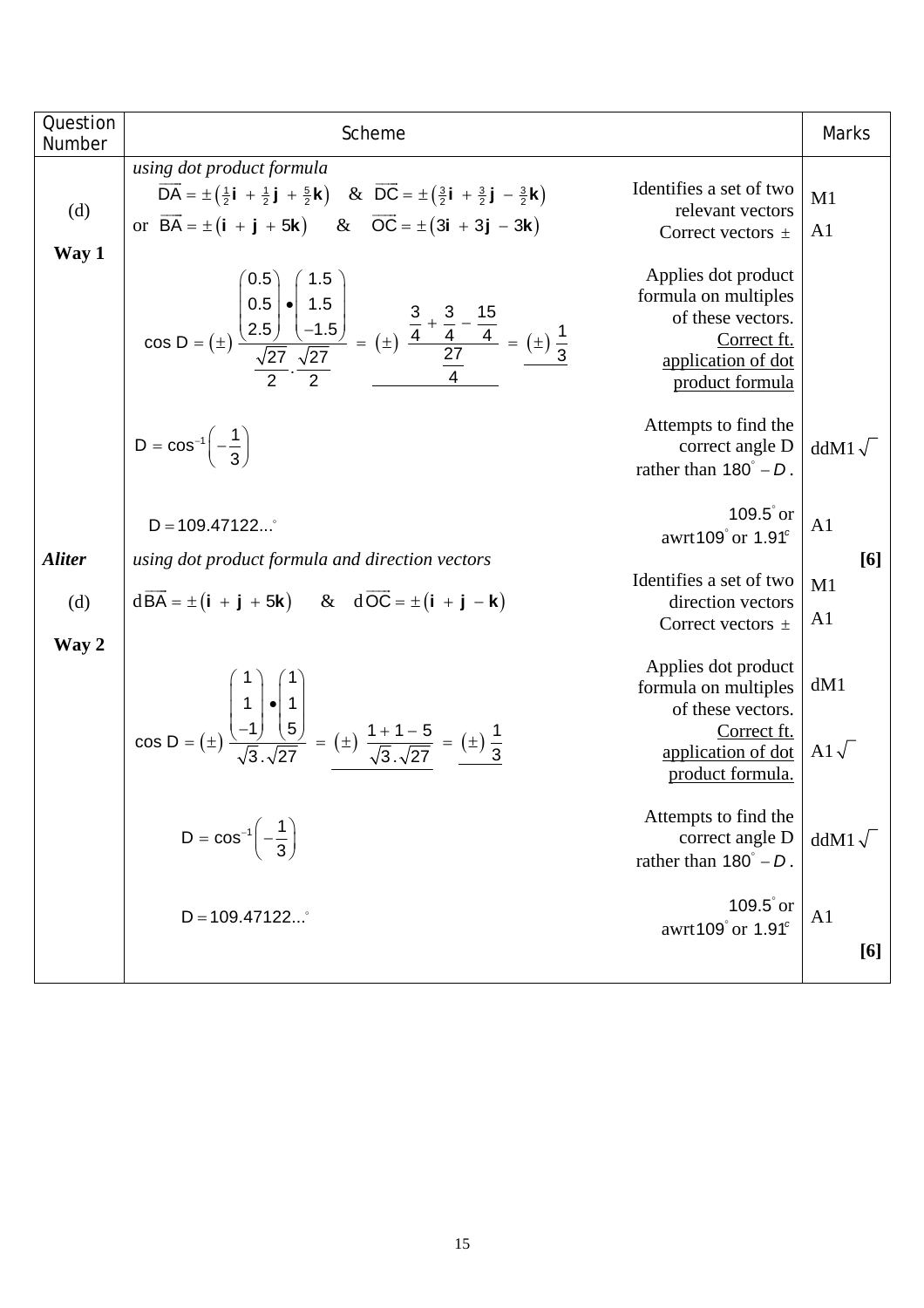| Question<br>Number            | Scheme                                                                                                                                                                                                                                                                             |                                                                                                                                 | Marks                           |  |
|-------------------------------|------------------------------------------------------------------------------------------------------------------------------------------------------------------------------------------------------------------------------------------------------------------------------------|---------------------------------------------------------------------------------------------------------------------------------|---------------------------------|--|
| <b>Aliter</b>                 | using dot product formula and similar triangles                                                                                                                                                                                                                                    |                                                                                                                                 |                                 |  |
| (d)                           | $d\overrightarrow{OA} = (2\mathbf{i} + 2\mathbf{j} + \mathbf{k})$ & $d\overrightarrow{OC} = (\mathbf{i} + \mathbf{j} - \mathbf{k})$                                                                                                                                                | Identifies a set of two<br>direction vectors                                                                                    | M1                              |  |
|                               |                                                                                                                                                                                                                                                                                    | Correct vectors                                                                                                                 | A <sub>1</sub>                  |  |
| Way 3                         | $\cos\left(\frac{1}{2}D\right) = \frac{\begin{pmatrix} 2 \\ 2 \\ 1 \end{pmatrix} \cdot \begin{pmatrix} 1 \\ -1 \\ -1 \end{pmatrix}}{\sqrt{9} \cdot \sqrt{3}} = \frac{2+2-1}{\sqrt{9} \cdot \sqrt{3}} = \frac{1}{\sqrt{3}}$                                                         | Applies dot product<br>formula on multiples<br>of these vectors.<br>Correct ft.<br>application of dot<br>product formula.       | dM1<br>A1 $\sqrt{}$             |  |
|                               | D = 2 $\cos^{-1} \left( \frac{1}{\sqrt{3}} \right)$                                                                                                                                                                                                                                | Attempts to find the<br>correct angle D by<br>doubling their angle<br>for $\frac{1}{2}$ D.                                      | $ddM1\sqrt{}$                   |  |
|                               | 109.5° or $ $<br>$D = 109.47122$<br>awrt109° or 1.91°                                                                                                                                                                                                                              |                                                                                                                                 |                                 |  |
| <b>Aliter</b><br>(d)<br>Way 4 | using cosine rule<br>$\overrightarrow{DA} = \frac{1}{2}\mathbf{i} + \frac{1}{2}\mathbf{j} + \frac{5}{2}\mathbf{k}$ , $\overrightarrow{DC} = \frac{3}{2}\mathbf{i} + \frac{3}{2}\mathbf{j} - \frac{3}{2}\mathbf{k}$ , $\overrightarrow{AC} = \mathbf{i} + \mathbf{j} - 4\mathbf{k}$ |                                                                                                                                 |                                 |  |
|                               | $ \overrightarrow{DA}  = \frac{\sqrt{27}}{2}$ , $ \overrightarrow{DC}  = \frac{\sqrt{27}}{2}$ , $ \overrightarrow{AC}  = \sqrt{18}$                                                                                                                                                | Attempts to find all<br>the lengths of all<br>three edges of<br>$\triangle$ ADC<br>All Correct                                  | M1<br>A <sub>1</sub>            |  |
|                               | $\frac{1}{\left(\frac{\sqrt{27}}{2}\right)\left(\frac{\sqrt{27}}{2}\right)}$<br>$cos D =$                                                                                                                                                                                          | Using the cosine rule<br>formula with correct<br>'subtraction'.<br>Correct ft application<br>of the cosine rule                 | dM1<br>A1 $\sqrt$               |  |
|                               | $D = cos^{-1} \left(-\frac{1}{3}\right)$<br>$D = 109.47122^{\circ}$                                                                                                                                                                                                                | <u>formula</u><br>Attempts to find the<br>correct angle D<br>rather than $180^\circ - D$ .<br>$109.5$ ° or<br>awrt109° or 1.91° | $ddM1\sqrt{}$<br>A <sub>1</sub> |  |
|                               |                                                                                                                                                                                                                                                                                    |                                                                                                                                 | [6]                             |  |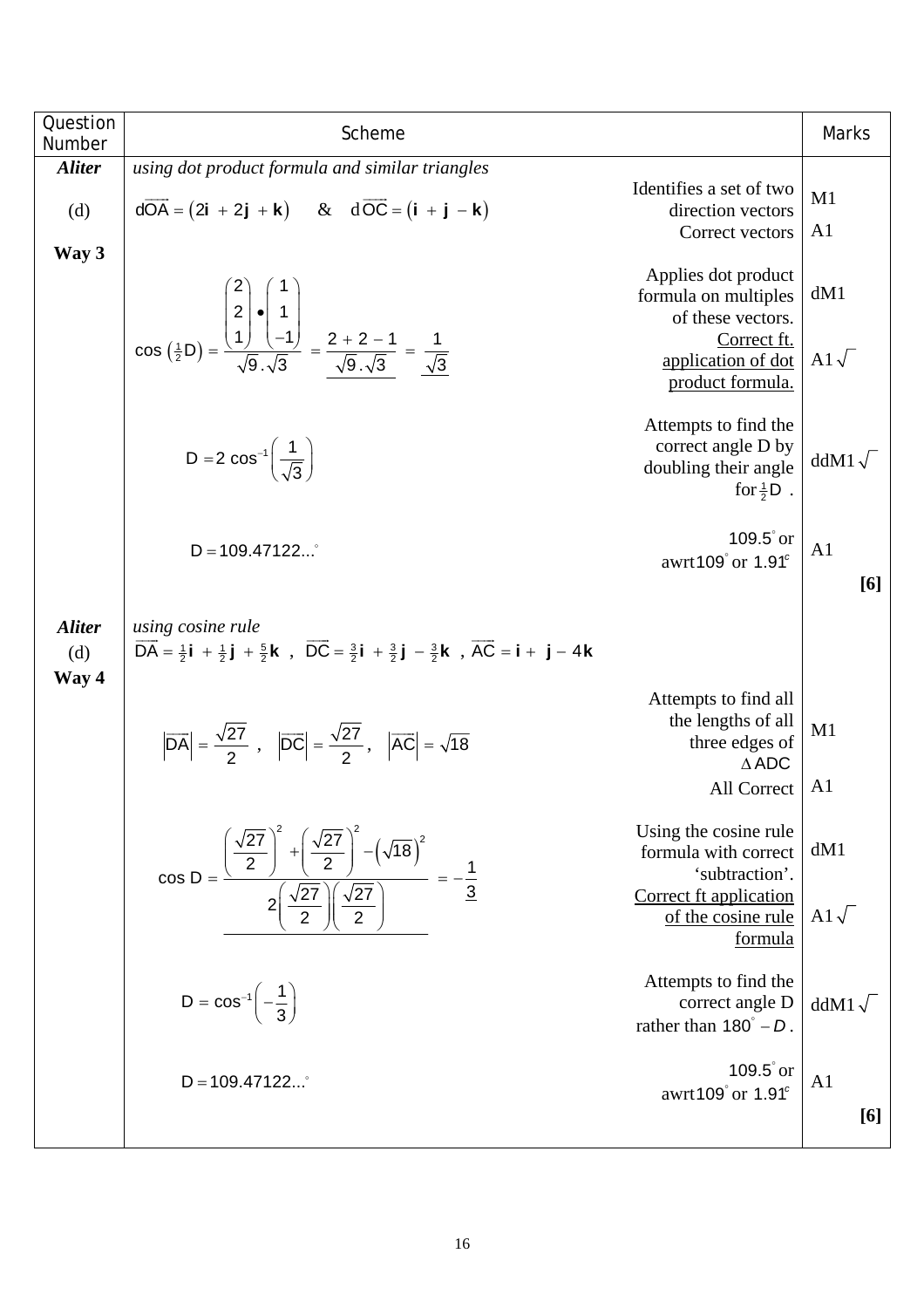| Question<br>Number            | Scheme                                                                                                                                                                                                                                          |                                                                                             | <b>Marks</b>          |  |  |  |  |
|-------------------------------|-------------------------------------------------------------------------------------------------------------------------------------------------------------------------------------------------------------------------------------------------|---------------------------------------------------------------------------------------------|-----------------------|--|--|--|--|
| <b>Aliter</b><br>(d)          | using trigonometry on a right angled triangle<br>$\overline{DA} = \frac{1}{2}i + \frac{1}{2}j + \frac{5}{2}k$ $\overline{OA} = 2i + 2j + k$ $\overline{AC} = i + j - 4k$                                                                        |                                                                                             |                       |  |  |  |  |
| Way 5                         | Let $X$ be the midpoint of $AC$<br>$ \overrightarrow{DA}  = \frac{\sqrt{27}}{2}$ , $ \overrightarrow{DX}  = \frac{1}{2} \overrightarrow{OA}  = \frac{3}{2}$ , $ \overrightarrow{AX}  = \frac{1}{2} \overrightarrow{AC}  = \frac{1}{2}\sqrt{18}$ | Attempts to find two<br>out of the three<br>lengths in $\triangle$ ADX                      | M1                    |  |  |  |  |
|                               | (hypotenuse),<br>(adjacent),<br>(opposite)                                                                                                                                                                                                      | Any two correct                                                                             | A1                    |  |  |  |  |
|                               | $sin(\frac{1}{2}D) = \frac{\frac{\sqrt{18}}{2}}{\frac{\sqrt{27}}{2}}$ , $cos(\frac{1}{2}D) = \frac{\frac{3}{2}}{\frac{\sqrt{27}}{2}}$ or $tan(\frac{1}{2}D) = \frac{\frac{\sqrt{18}}{2}}{\frac{3}{2}}$                                          | Uses correct<br>soheahtoa to find $\frac{1}{2}$ D<br>Correct ft application<br>of sohcahtoa | dM1<br>A1 $\sqrt{}$   |  |  |  |  |
|                               | eg. D = 2 tan <sup>-1</sup> $\left(\frac{\sqrt{18}}{\frac{2}{2}}\right)$                                                                                                                                                                        | Attempts to find the<br>correct angle D by<br>doubling their angle<br>for $\frac{1}{2}$ D.  | ddM $1\sqrt{ }$       |  |  |  |  |
|                               | $D = 109.47122^{\circ}$                                                                                                                                                                                                                         | $109.5$ ° or<br>awrt109 $^{\circ}$ or 1.91 $^{\circ}$                                       | A1<br>[6]             |  |  |  |  |
| <b>Aliter</b><br>(d)<br>Way 6 | using trigonometry on a right angled similar triangle OAC<br>$\overrightarrow{OC} = 3i + 3j - 3k$ $\overrightarrow{OA} = 2i + 2j + k$ $\overrightarrow{AC} = i + j - 4k$                                                                        |                                                                                             |                       |  |  |  |  |
|                               | $ \overrightarrow{OC}  = \sqrt{27}$ , $ \overrightarrow{OA}  = 3$ , $ \overrightarrow{AC}  = \sqrt{18}$<br>(hypotenuse), (adjacent), (opposite)                                                                                                 | Attempts to find two<br>out of the three<br>lengths in $\triangle$ OAC                      | M1                    |  |  |  |  |
|                               |                                                                                                                                                                                                                                                 | Any two correct                                                                             | A <sub>1</sub>        |  |  |  |  |
|                               | $sin(\frac{1}{2}D) = \frac{\sqrt{18}}{\sqrt{27}}$ , $cos(\frac{1}{2}D) = \frac{3}{\sqrt{27}}$ or $tan(\frac{1}{2}D) = \frac{\sqrt{18}}{3}$                                                                                                      | Uses correct<br>soheahtoa to find $\frac{1}{2}$ D                                           | dM1                   |  |  |  |  |
|                               |                                                                                                                                                                                                                                                 | Correct ft application<br>of sohcahtoa                                                      |                       |  |  |  |  |
|                               | eg. D = 2 tan <sup>-1</sup> $\left(\frac{\sqrt{18}}{3}\right)$                                                                                                                                                                                  | Attempts to find the<br>correct angle D by<br>doubling their angle<br>for $\frac{1}{2}$ D.  | $ddM1\sqrt{}$         |  |  |  |  |
|                               | $D = 109.47122$                                                                                                                                                                                                                                 | $109.5$ ° or<br>awrt109° or 1.91 <sup>c</sup>                                               | A <sub>1</sub><br>[6] |  |  |  |  |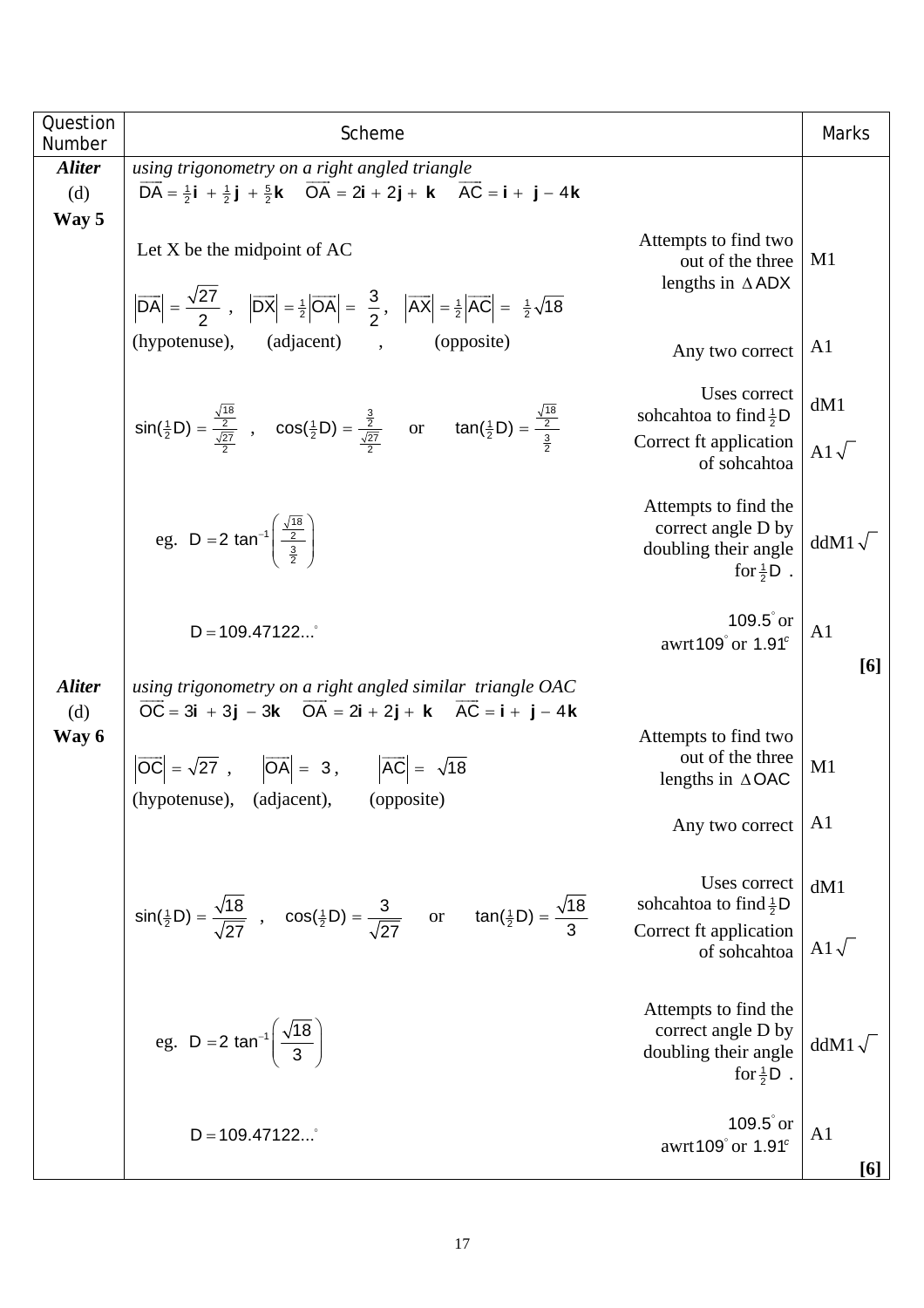| Question<br>Number   | Scheme                                                                                                                           |                                                                  | <b>Marks</b>  |  |  |  |
|----------------------|----------------------------------------------------------------------------------------------------------------------------------|------------------------------------------------------------------|---------------|--|--|--|
| Aliter               |                                                                                                                                  |                                                                  |               |  |  |  |
| 7. (b) (i)           | $c = \overline{OC} = \pm (3i + 3j - 3k)$                                                                                         |                                                                  |               |  |  |  |
| Way 2                | $\overrightarrow{AB} = \pm (-i - j - 5k)$                                                                                        |                                                                  |               |  |  |  |
|                      | $ \overrightarrow{OC}  = \sqrt{(3)^2 + (3)^2 + (-3)^2} = \sqrt{(1)^2 + (1)^2 + (-5)^2} =  \overrightarrow{AB} $                  | A complete method<br>of proving that the<br>diagonals are equal. | M1            |  |  |  |
|                      | As $ \overrightarrow{OC}  =  \overrightarrow{AB}  = \sqrt{27}$                                                                   | Correct result.                                                  | $\mathbf{A1}$ |  |  |  |
|                      | then the diagonals are equal, and OACB is a rectangle.                                                                           | diagonals are equal<br>and                                       | A1 cso        |  |  |  |
|                      |                                                                                                                                  | OACB is a rectangle                                              | $[3]$         |  |  |  |
|                      | $\mathbf{a} = \overrightarrow{\mathsf{OA}} = 2\mathbf{i} + 2\mathbf{j} + \mathbf{k} \implies  \overrightarrow{\mathsf{OA}}  = 3$ |                                                                  |               |  |  |  |
|                      | <b>b</b> = $\overrightarrow{OB}$ = <b>i</b> + <b>j</b> -4 <b>k</b> $\Rightarrow  \overrightarrow{OB}  = \sqrt{18}$               |                                                                  |               |  |  |  |
|                      | $\overrightarrow{BC} = \pm (2\mathbf{i} + 2\mathbf{j} + \mathbf{k}) \Rightarrow  \overrightarrow{BC}  = 3$                       |                                                                  |               |  |  |  |
|                      | $\overrightarrow{AC} = \pm (\mathbf{i} + \mathbf{j} - 4\mathbf{k}) \Rightarrow  \overrightarrow{AC}  = \sqrt{18}$                |                                                                  |               |  |  |  |
|                      | $\mathbf{c} = \overrightarrow{OC} = \pm (3\mathbf{i} + 3\mathbf{j} - 3\mathbf{k}) \Rightarrow  \overrightarrow{OC}  = \sqrt{27}$ |                                                                  |               |  |  |  |
|                      | $\overrightarrow{AB} = \pm (-i - j - 5k)$ $\Rightarrow  \overrightarrow{AB}  = \sqrt{27}$                                        |                                                                  |               |  |  |  |
| Aliter<br>7. (b) (i) | $(OA)^2 + (AC)^2 = (OC)^2$                                                                                                       |                                                                  |               |  |  |  |
|                      | or $(BC)^2 + (OB)^2 = (OC)^2$                                                                                                    |                                                                  |               |  |  |  |
|                      | or $(OA)^2 + (OB)^2 = (AB)^2$                                                                                                    |                                                                  |               |  |  |  |
|                      | or $(BC)^2 + (AC)^2 = (AB)^2$<br>or equivalent                                                                                   |                                                                  |               |  |  |  |
| Way 3                |                                                                                                                                  | A complete method                                                | <b>M1</b>     |  |  |  |
|                      | $\Rightarrow$ $(3)^2 + (\sqrt{18})^2 = (\sqrt{27})^2$                                                                            | of proving that<br>Pythagoras holds                              |               |  |  |  |
|                      |                                                                                                                                  | using their values.                                              |               |  |  |  |
|                      |                                                                                                                                  | Correct result                                                   | ${\bf A1}$    |  |  |  |
|                      |                                                                                                                                  |                                                                  |               |  |  |  |
|                      |                                                                                                                                  |                                                                  | A1 cso        |  |  |  |
|                      | and therefore OA is perpendicular to OB<br>or AC is perpendicular to BC                                                          | perpendicular and<br>OACB is a rectangle                         |               |  |  |  |
|                      | and hence OACB is a rectangle.                                                                                                   |                                                                  | [3]           |  |  |  |
|                      |                                                                                                                                  |                                                                  | 14marks       |  |  |  |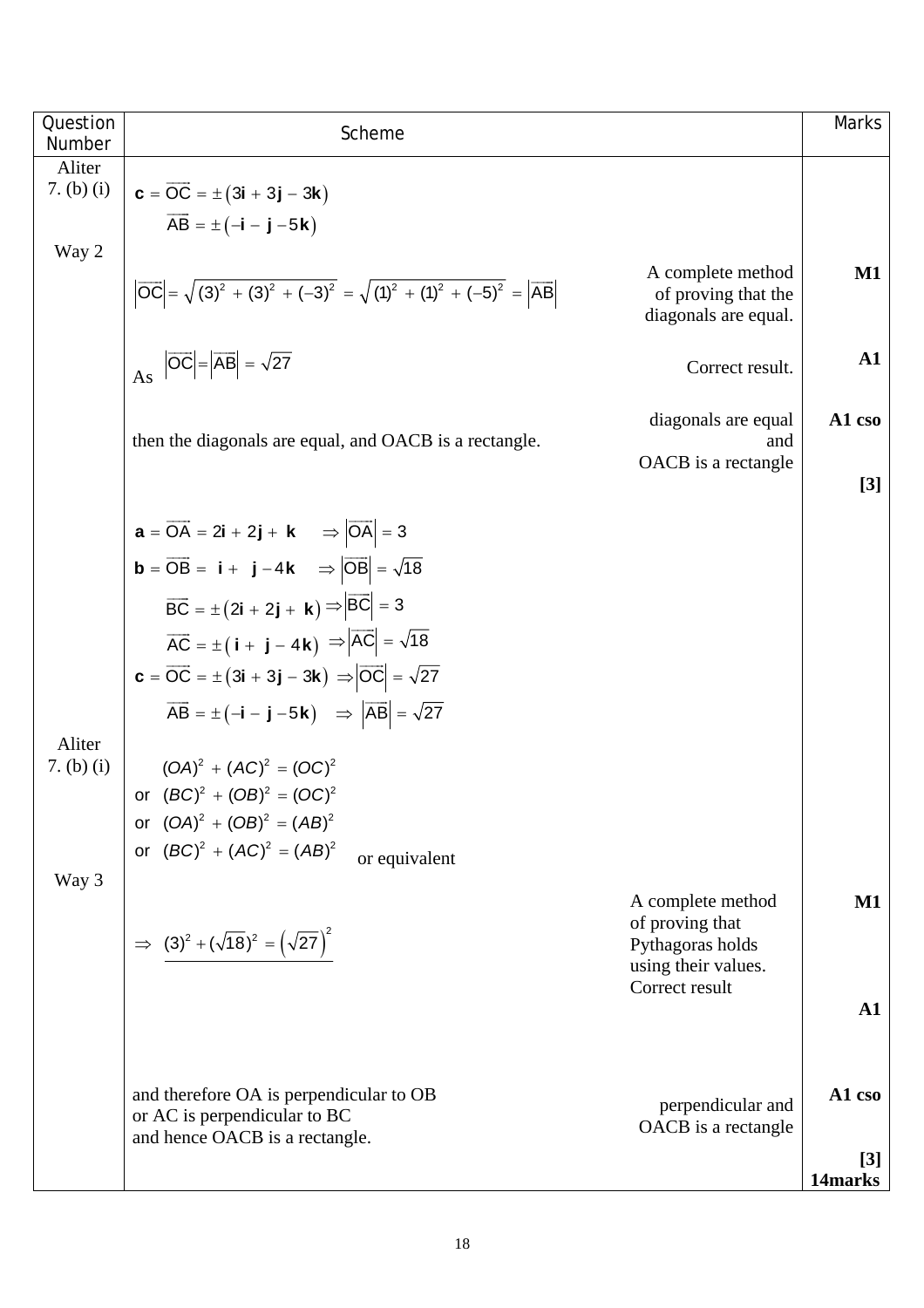| Question<br>Number | Scheme                                                                                                                                                                                                                  |                  |       |                                                               |                 | Marks               |                                                             |                |
|--------------------|-------------------------------------------------------------------------------------------------------------------------------------------------------------------------------------------------------------------------|------------------|-------|---------------------------------------------------------------|-----------------|---------------------|-------------------------------------------------------------|----------------|
| 8. (a)             |                                                                                                                                                                                                                         |                  |       |                                                               |                 |                     |                                                             |                |
|                    | X                                                                                                                                                                                                                       | $\boldsymbol{0}$ |       | 2                                                             | 3               |                     | 5                                                           |                |
|                    |                                                                                                                                                                                                                         | e <sup>1</sup>   | $e^2$ | $e^{\sqrt{7}}$                                                | $e^{\sqrt{10}}$ | $e^{\sqrt{13}}$     | e <sup>4</sup>                                              |                |
|                    | or y                                                                                                                                                                                                                    |                  |       | $\vert$ 2.71828   7.38906   14.09403   23.62434               |                 | $36.80197$ 54.59815 |                                                             |                |
|                    |                                                                                                                                                                                                                         |                  |       |                                                               |                 |                     | Either $e^{\sqrt{7}}$ , $e^{\sqrt{10}}$ and $e^{\sqrt{13}}$ |                |
|                    |                                                                                                                                                                                                                         |                  |       |                                                               |                 |                     | or awrt 14.1, 23.6 and 36.8                                 |                |
|                    |                                                                                                                                                                                                                         |                  |       |                                                               |                 |                     | or e to the power                                           |                |
|                    |                                                                                                                                                                                                                         |                  |       |                                                               |                 |                     | awrt 2.65, 3.16, 3.61<br>(or mixture of decimals and e's)   |                |
|                    |                                                                                                                                                                                                                         |                  |       |                                                               |                 |                     | At least two correct                                        | B <sub>1</sub> |
|                    | All three correct                                                                                                                                                                                                       |                  |       |                                                               |                 | B <sub>1</sub>      |                                                             |                |
|                    |                                                                                                                                                                                                                         |                  |       |                                                               |                 |                     |                                                             | $[2]$          |
|                    |                                                                                                                                                                                                                         |                  |       |                                                               |                 |                     |                                                             |                |
| (b)                |                                                                                                                                                                                                                         |                  |       |                                                               |                 |                     | Outside brackets $\frac{1}{2} \times 1$                     | B1;            |
|                    |                                                                                                                                                                                                                         |                  |       |                                                               |                 |                     |                                                             |                |
|                    | $1 \approx \frac{1}{2} \times 1$ ; $\times \left\{ e^{1} + 2 \left( e^{2} + e^{\sqrt{7}} + e^{\sqrt{10}} + e^{\sqrt{13}} \right) + e^{4} \right\}$<br>For structure of trapezium<br>$rule \{\underline{\hspace{1cm}}\}$ |                  |       |                                                               | $M1\sqrt{ }$    |                     |                                                             |                |
|                    |                                                                                                                                                                                                                         |                  |       |                                                               |                 |                     |                                                             |                |
|                    |                                                                                                                                                                                                                         |                  |       |                                                               |                 |                     |                                                             | A <sub>1</sub> |
|                    |                                                                                                                                                                                                                         |                  |       | $=\frac{1}{2} \times 221.1352227 = 110.5676113 = 110.6$ (4sf) |                 |                     | 110.6                                                       | cao            |
|                    |                                                                                                                                                                                                                         |                  |       |                                                               |                 |                     |                                                             | [3]            |
|                    |                                                                                                                                                                                                                         |                  |       |                                                               |                 |                     |                                                             |                |

**Beware:** In part (b) candidates can add up the individual trapezia:

$$
(b) \mathbf{1} \approx \frac{1}{2} \cdot 1 \left( \frac{e^1 + e^2}{2} \right) + \frac{1}{2} \cdot 1 \left( \frac{e^2 + e^{\sqrt{7}}}{2} \right) + \frac{1}{2} \cdot 1 \left( \frac{e^{\sqrt{7}} + e^{\sqrt{10}}}{2} \right) + \frac{1}{2} \cdot 1 \left( \frac{e^{\sqrt{10}} + e^{\sqrt{13}}}{2} \right) + \frac{1}{2} \cdot 1 \left( \frac{e^{\sqrt{13}} + e^4}{2} \right)
$$